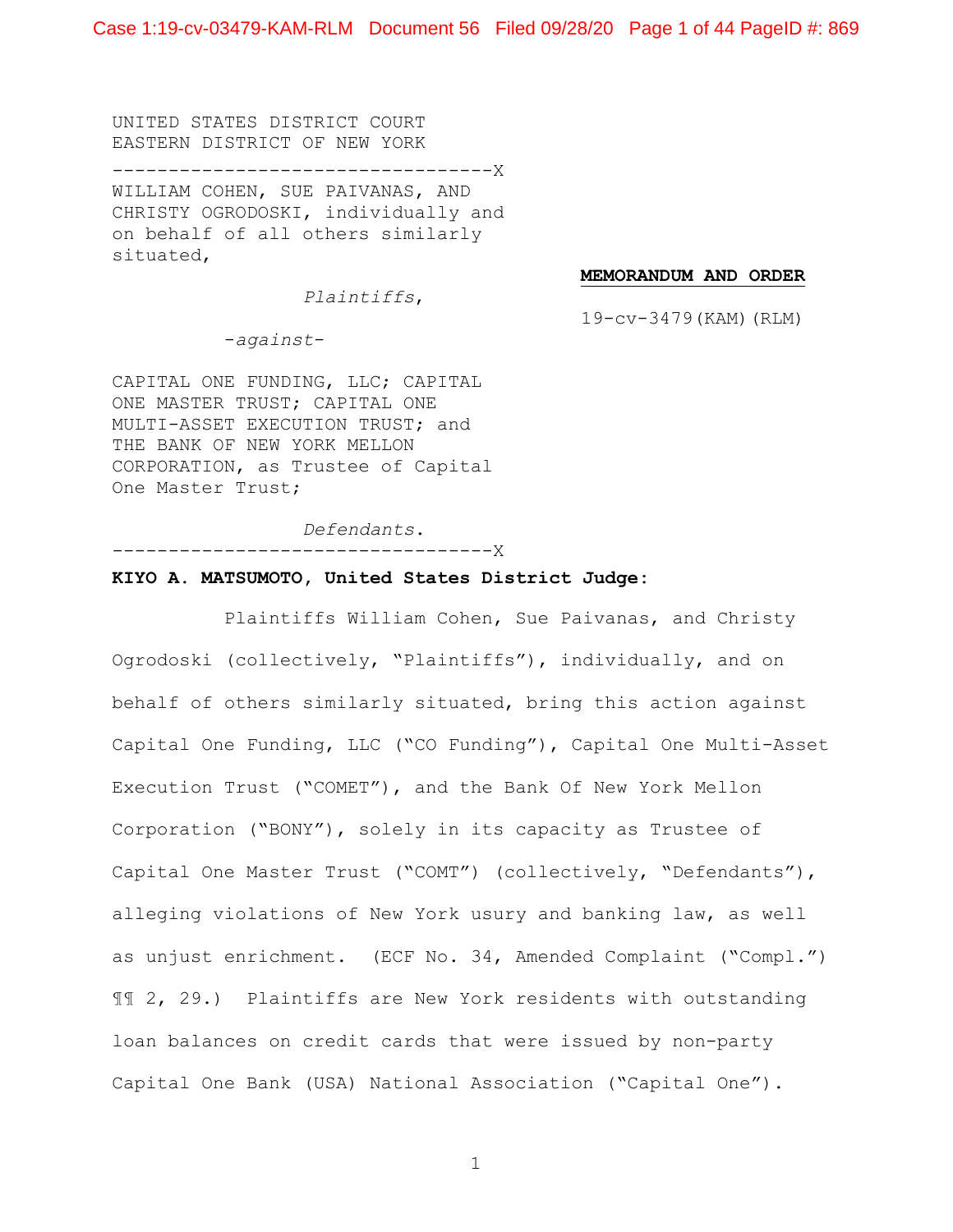(*Id.* ¶¶ 9-22.) Defendants, but notably, not Capital One, are alleged to have charged and received payments from Plaintiffs and other New York consumers at interest rates exceeding New York's 16% usury limit, in violation of New York General Obligation Law § 5–501 and Banking Law § 14-a. (*Id.* ¶¶ 5, 29.) Plaintiffs seek compensatory damages, injunctive relief, and disgorgement of sums paid in excess of the usury limit. (*Id.* ¶ 88.)

Presently before the court is Defendants' motion to dismiss pursuant to Federal Rule of Civil Procedure 12(b)(6). The court has considered the submissions of the parties and *amici*. For the reasons set forth below, Defendants' motion is GRANTED, and the Amended Complaint is DISMISSED in its entirety.

### **BACKGROUND**

The background information is derived from the wellpleaded factual allegations of the Amended Complaint and other information the court may consider in determining whether the pleading is legally sufficient.

### **I. The Amended Complaint**

### **A. The Parties**

Plaintiffs represent a putative class of New York residents who, at any time since June 12, 2013, have paid credit card interest to Defendants at a rate exceeding 16%. (Compl. ¶ 77.) Plaintiffs have paid Defendants interest rates ranging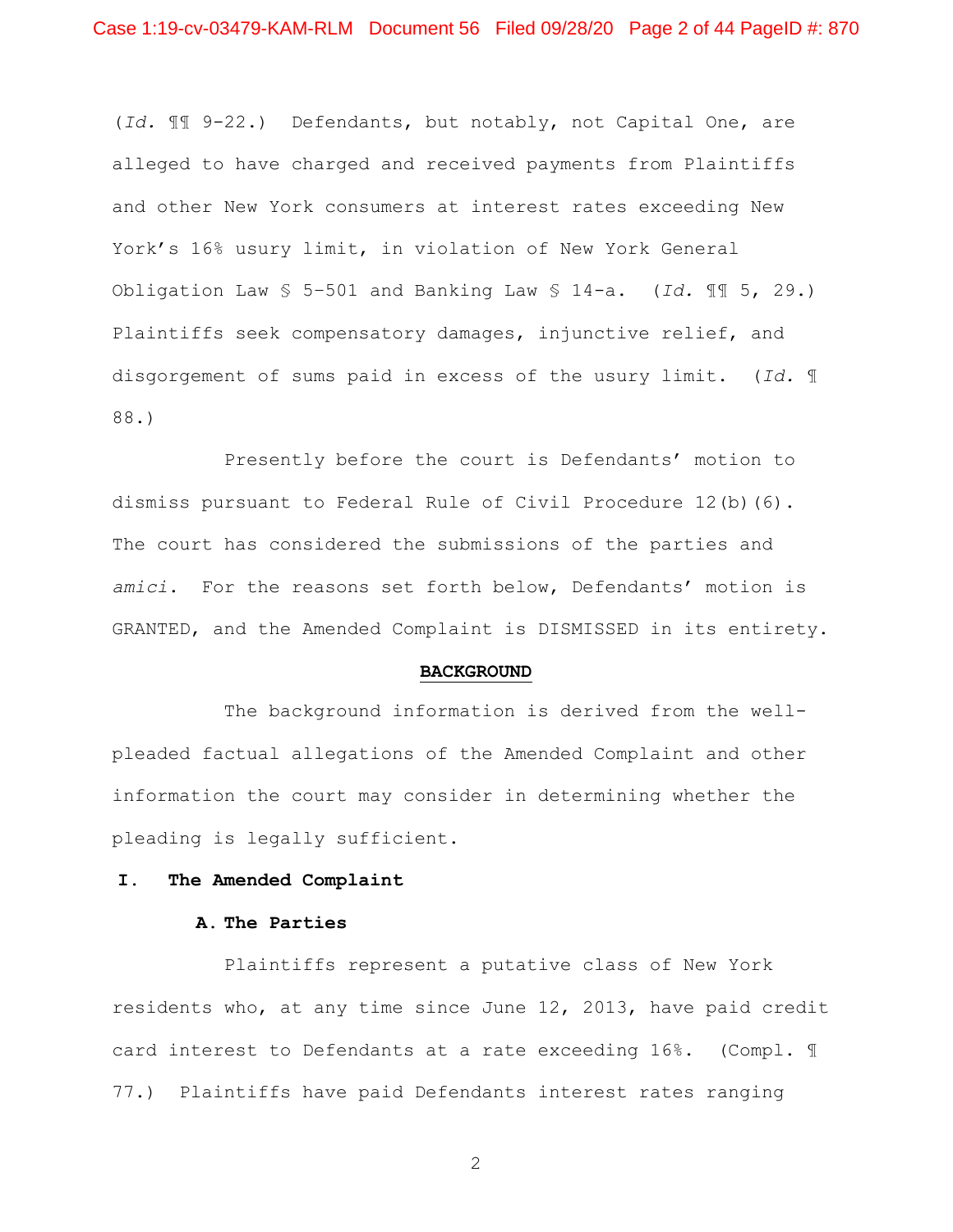from 22.5 to 27.74% on their outstanding Capital One credit card balances. (*Id.* ¶¶ 11, 16, 21.) Defendants are primarily entities affiliated with Capital One, as discussed further below. CO Funding is a Virginia Limited Liability Company. (*Id.* ¶ 24.) COMT is a common law trust, with BONY serving as its Trustee. (*Id.* ¶ 25.) COMET is a Delaware Statutory Trust, with Deutsche Bank Trust Company as Trustee, and CO Funding as the beneficiary. (*Id.*) CO Funding, COMT, and COMET are not banks. (*Id.* ¶ 26.)

## **B. Credit Card Securitization**

Credit card securitization can be summarized as follows: first, a financial institution, such as a bank, designates select credit card accounts;<sup>1</sup> the bank then pools the accounts' receivables, which generally include all payments owed by accountholders, such as principal and interest payments, and payments for all fees, including late fees, over limit fees, and annual fees; finally, the bank sells the receivables to and through shell-company intermediaries, with the receivables ultimately serving as a collateral base to secure bond-like, fixed-income securities issued to investors. (Compl. ¶¶ 31, 43.) The bank ultimately receives the sales proceeds from investors' purchases of the securities. In essence, the

The sponsor is usually the bank that originated the credit card accounts, but can also be the bank's affiliate or another entity that purchased receivables from the originator.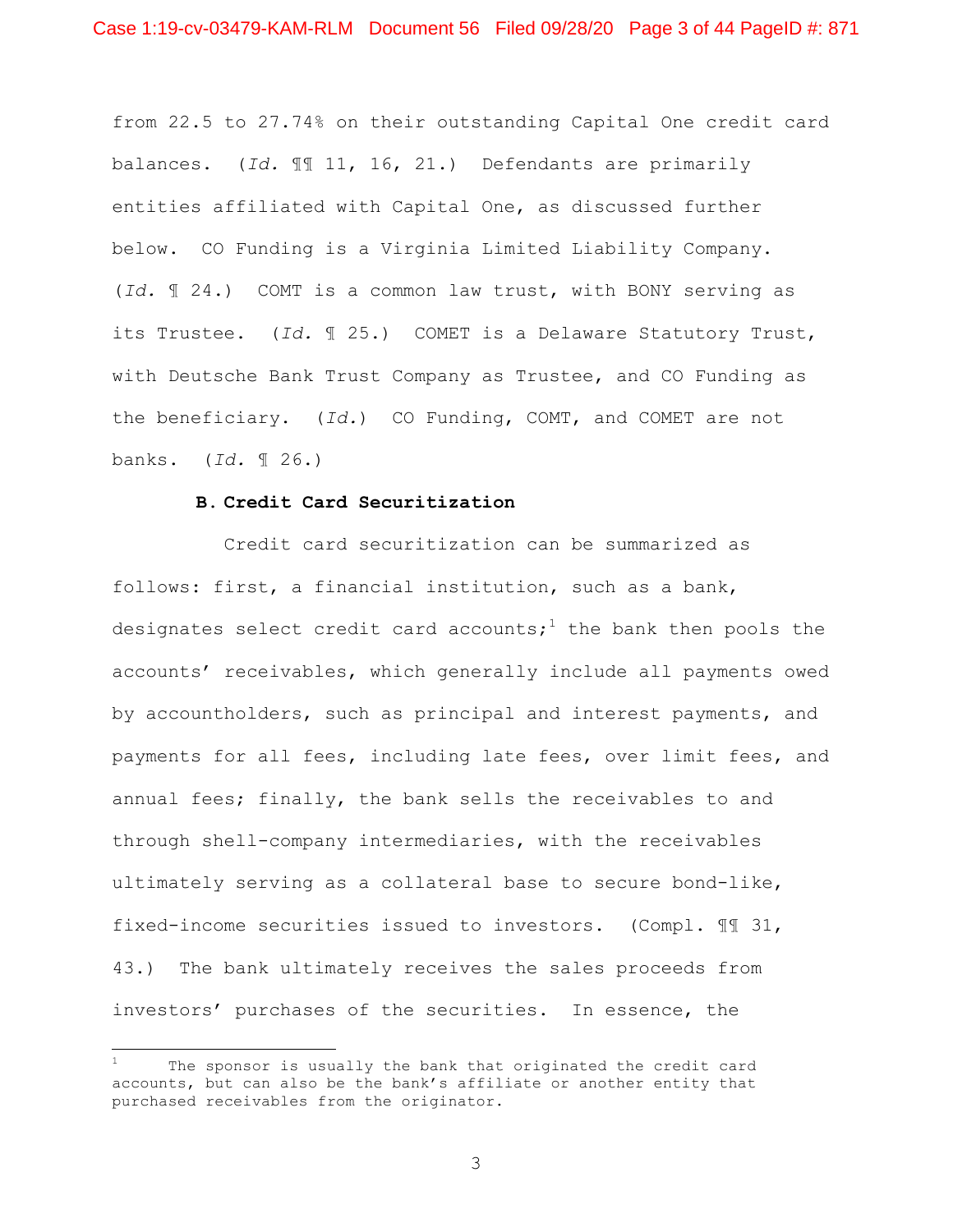securitization allows the bank to transform a pool of credit card receivables into cash. (*Id.* ¶ 35 n.4.)

The "sponsor," usually a bank, initiates securitization by selling the entire balance of receivables arising from select credit card accounts, along with rights to purchase future receivables generated therefrom, to its whollyowned, special-purpose subsidiary. (Compl. ¶ 32.) The subsidiary, or "depositor," has no assets or liabilities. (*Id.*) It exists to shield the receivables if the sponsor's assets fall under the control of a bankruptcy trustee or FDIC receivership. (*Id.* ¶ 33.) By making the receivables "bankruptcy remote," prospective investors can assess the pooled assets based on their intrinsic value, without regard to the sponsor firm's general operating risks. (*Id.* ¶¶ 33, 37.)

After the initial sale of receivables from sponsor to depositor, the latter sells the pooled receivables and associated rights to a passive, single-purpose entity ("SPE"), typically a trust. (Compl. ¶ 34.) The SPE is legally independent of the sponsor. (*Id.*) The attenuated relationship between the SPE and sponsor further protects the receivables from consolidation into a bankruptcy or FDIC receivership estate. (*Id.*) After the SPE acquires the receivables, it issues certificated securities to the depositor. (*Id.* ¶ 35.) These securities are collateralized, or backed, by the pooled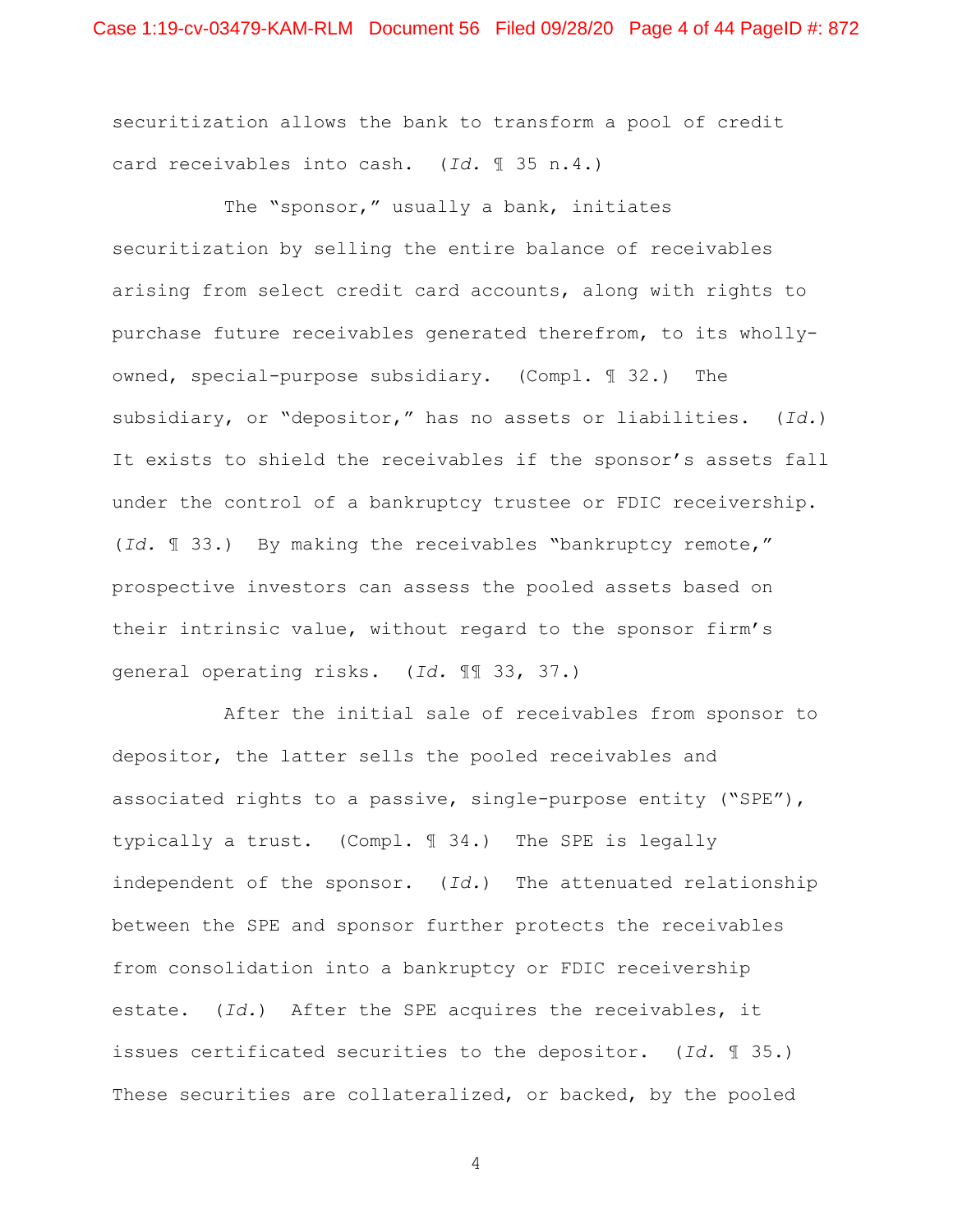receivables. (*Id.*) The depositor now holds "asset-backed" securities, or ABS. The depositor then sells the ABS to investors, either through various underwriting affiliates, or by transferring ABS to the sponsor, which, in turn, sells them directly to investors or through underwriters. (*Id.*) The depositor pays the sponsor for the initial sale of the receivables with the proceeds from ABS sales. (*Id.*)

Because the SPE acquires the right to purchase any new receivables, as cardholders' subsequent purchase activity generates more receivables on designated accounts, new receivables are likewise purchased by the SPE through the series of transactions described above. (Compl. ¶ 36.) The SPE pays for new receivables with funds from cardholders' principal payments; credit card interest and fees fund the SPE's operating expenses and coupons due to ABS investors. (*Id.*) As a passive entity, however, the SPE lacks significant operational capacity its sole purpose is to purchase receivables and issue securities. Therefore, a servicing agent, or "servicer," is engaged to manage the receivables on the SPE's behalf, and for the benefit of the ABS investors. (*Id.* ¶ 37.) For instance, the servicer sends cardholders their billing statements, and collects their outstanding debt payments. (*Id.*) Where, as here, the SPE is a common law trust, the trustee holds legal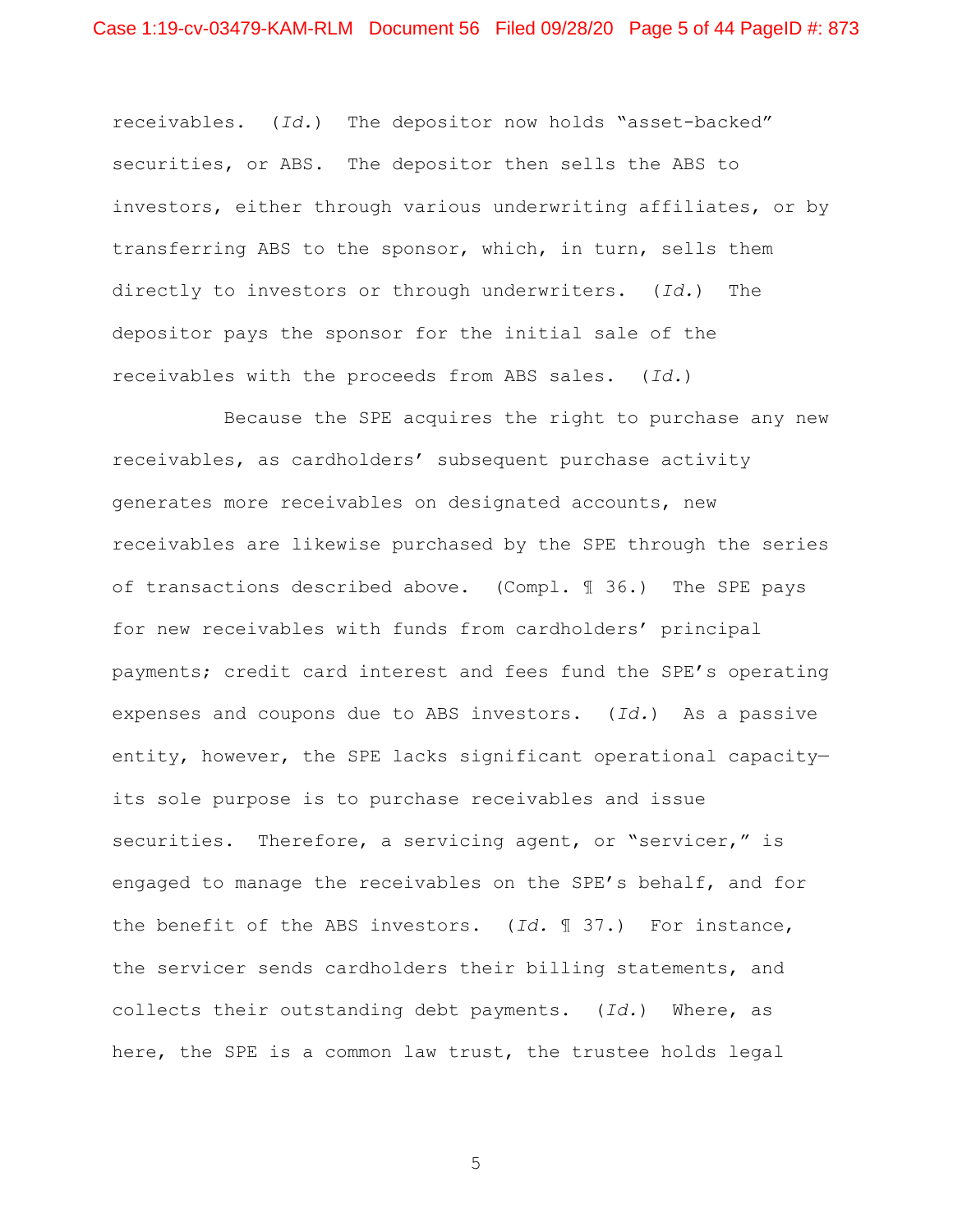title to the receivables, whereas beneficial ownership of the receivables resides with ABS investors. (*Id.* ¶ 38.)

## **C. Capital One Asset-Backed Securities**

Plaintiffs opened credit card accounts with Capital One, the ABS sponsor. (Compl. ¶¶ 40-42; *see also* ECF No. 43-4, Prospectus for Class A(2019-1) Notes, dated February 20, 2019 ("Prospectus").)<sup>2</sup> Capital One is a national bank located in Virginia. (ECF No. 43-3, Comptroller of the Currency: Corporate Decision #2007-09 Approving Decision to Convert to National Bank ("OCC Decision"); Prospectus  $73,75.$ )<sup>3</sup>

Pursuant to a Receivables Purchase Agreement, dated August 1, 2002 ("RPA"), Capital One sold credit card receivables to CO Funding. (Compl. ¶¶ 40-45; *see also* ECF No. 43-2, RPA, p. 1 – Recitals ("Capital One desires to sell and assign, from time to time, certain Receivables to [CO] Funding upon the terms and conditions hereinafter set forth $[.]''$ ).) CO Funding, a whollyowned, operating subsidiary of Capital One, acquired all "right, title and interest, whether now or hereafter acquired, in, to

<sup>2</sup> The Prospectus is also available on the SEC's EDGAR database. *See* https://www.sec.gov/Archives/edgar/data/922869/000119312519048060/d705467d424 b5.htm. Citations to the Prospectus correspond to ECF, not EDGAR pagination. As discussed below, the Prospectus and other documents cited herein, are integral to the Complaint.

The Office of the Comptroller of the Currency ("OCC") is "a federal agency that charters, regulates, and supervises all national banks." *Town of Babylon v. Fed. Hous. Fin. Agency,* 699 F.3d 221, 224 n.2 (2d Cir. 2012). In October 2007, the OCC approved Capital One's application to convert to a national bank. The OCC identified Capital One's location as Glen Allen, Virginia.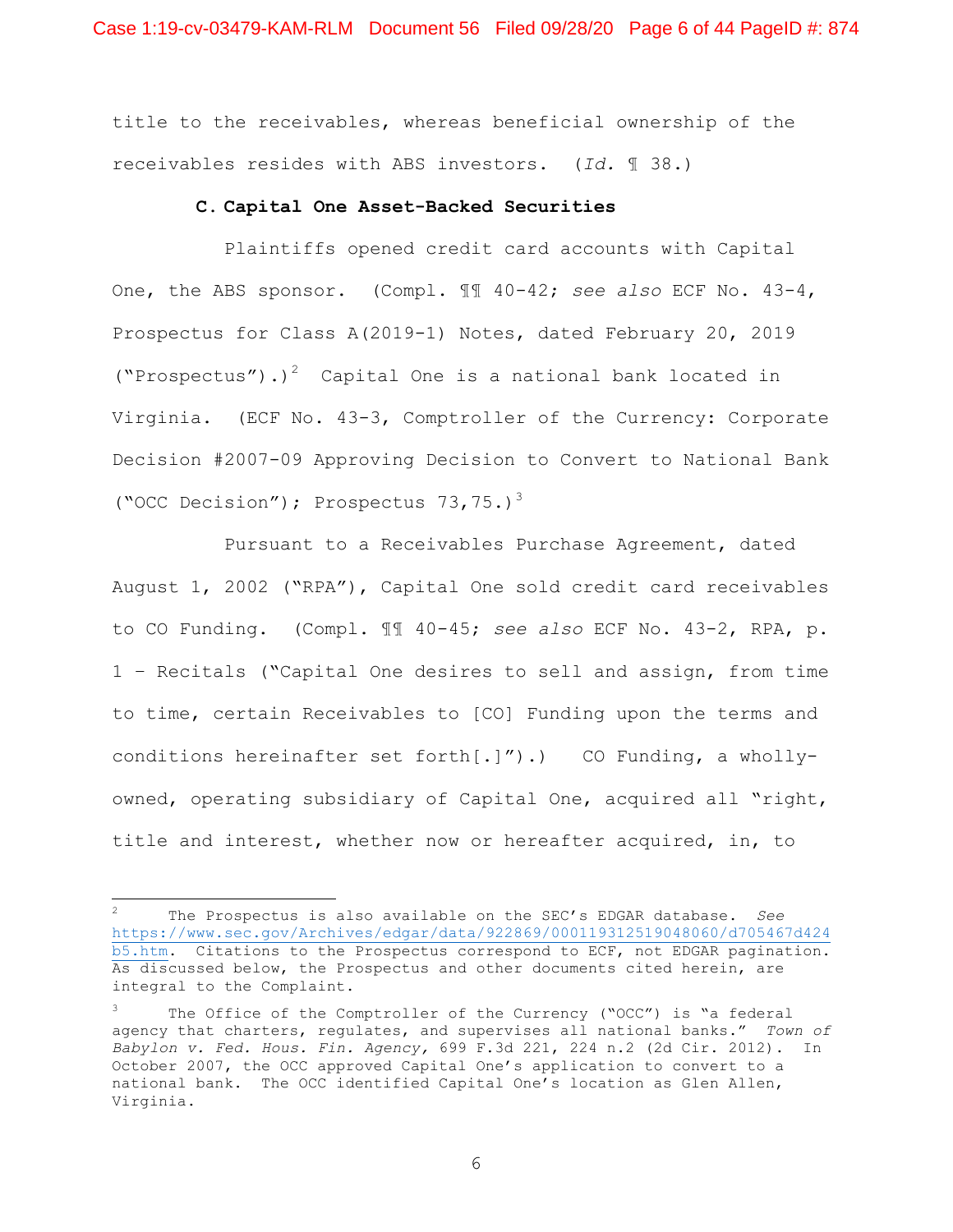and under [the credit card receivables]." (Compl. 144; RPA SS 2.01(a), (d); Prospectus 21.) CO Funding and Capital One additionally agreed that the transfers of receivables "constitute an absolute sale, conveying good title, free and clear of any liens, claims, encumbrances or rights of others, from Capital One to [CO] Funding." (Compl. ¶ 45; RPA § 2.01(d).)

Once CO Funding acquired the receivables from Capital One, it sold them to COMT pursuant to an Amended and Restated Pooling and Servicing Agreement, originally dated as of September 30, 1993 ("PSA"). (Compl. ¶¶ 47-50; *see also* 43-5, PSA § 2.01(a) (CO Funding "transfers, assigns, sets over and otherwise conveys to [BONY as COMT's Trustee] all of its right, title and interest, whether now owned or hereafter acquired, in, to and under" the credit card receivables).) COMT issued a collateral certificate to COMET, representing an undivided interest in the credit card receivables owned by COMT. (Prospectus 73; Compl. ¶ 54.) The collateral certificate did not, and does not, effect a transfer of the credit card receivables themselves. (*Id.*)Rather, the collateral certificate secures the investors' notes, and also conveys payments from Plaintiffs and other class members from COMT to COMET. (Compl. ¶ 55.) COMET, for its part, sells securities backed by Plaintiffs' and class members' credit card payment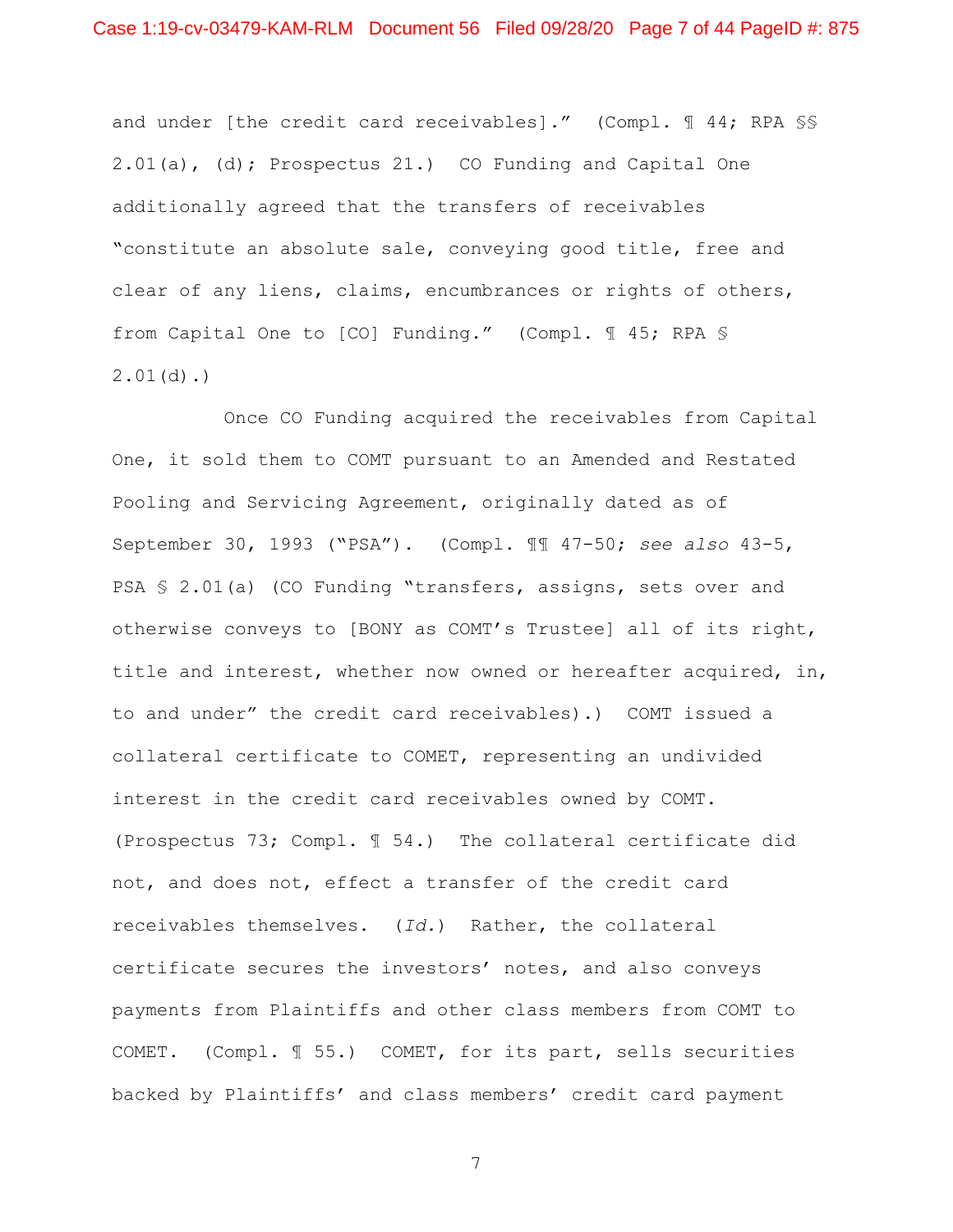obligations, predicated on its "undivided interest" in the receivables. (*Id.* ¶ 56; *see also* Prospectus 96 ("Each series of investor certificates represents an undivided interest in the master trust, including the right to the applicable investor percentage of all cardholder payments on the receivables in the master trust.").)

COMET, like COMT, is a SPE. It engages exclusively in the purchase of receivables and issuance of debt against payments from class members. (Compl. ¶ 53.) Because COMT and COMET are both "bankruptcy remote" SPEs with no employees, a servicer is needed to manage the credit card receivables. (*Id.* ¶¶ 57, 58.) Capital One acts as the "servicer for [COMT] and is responsible for servicing, managing and making collections on the receivables in the master trust." (Prospectus 21; *see also*  PSA §§ 3.01(a)-(b), 4.03(c).) Defendants pay Capital One a servicing fee to manage the accounts. (Prospectus 22; PSA § 3.02.)

Although Capital One transferred the select credit card accounts' receivables, the securitization documents reflect that, at all times, Capital One retained control of the credit card accounts themselves. The Prospectus cover page, for example, states that "[t]he assets of [COMT] primarily include receivables arising in credit card accounts *owned by* Capital One Bank[.]" (Prospectus 1 (emphasis added).) The PSA likewise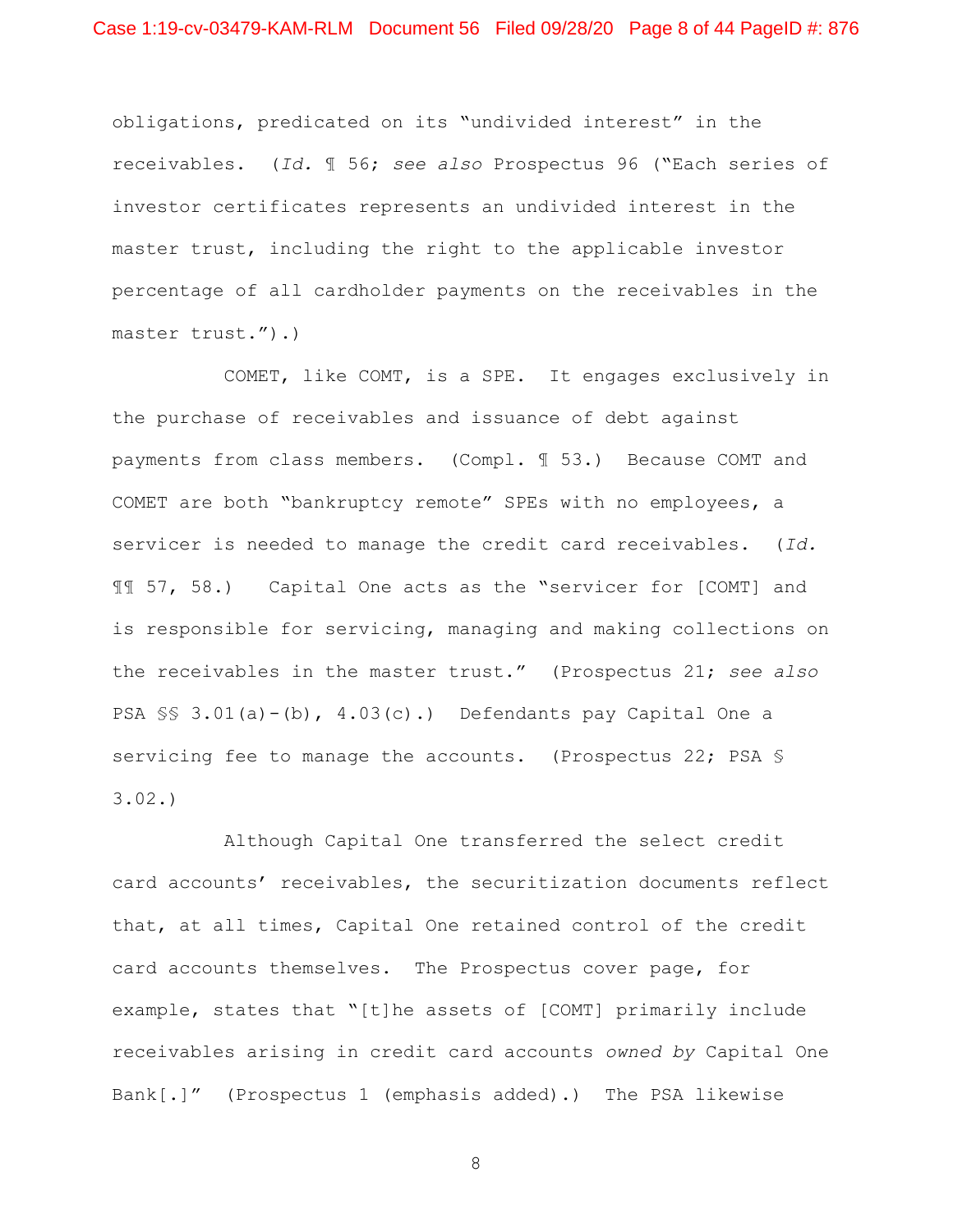confirms Capital One's continued ownership of the credit card accounts. (PSA § 1.01 ("'Account Owner' shall mean Capital One[.]").) The RPA and Prospectus further recognize that Capital One retains authority to modify the terms and provisions of the credit card accounts, including the interest rate charged to borrowers. (RPA § 5.01(i) ("Capital One may change the terms and provisions of the applicable Lending Agreements or the applicable Lending Guidelines in any respect (including the calculation of the amount or the timing of charge-offs and the Periodic Rate Finance Charges to be assessed thereon)."); Prospectus 63 ("As owner of the accounts, [Capital One] retain[s] the right to change various terms and conditions of those accounts, including finance charges and other fees they charge and the required minimum monthly payment."); *id.* 64 ("[Capital One] and its affiliates have no restrictions on their ability to change the terms of the accounts except as described" in the Prospectus).) The Prospectus also advises ABS investors that Capital One will maintain control of the credit card accounts and customer relationships. (*Id.* 94 ("Notwithstanding this designation [of identified pool of select accounts] to the transferor, the designated accounts and the account relationship with the cardholders will remain with the bank.").)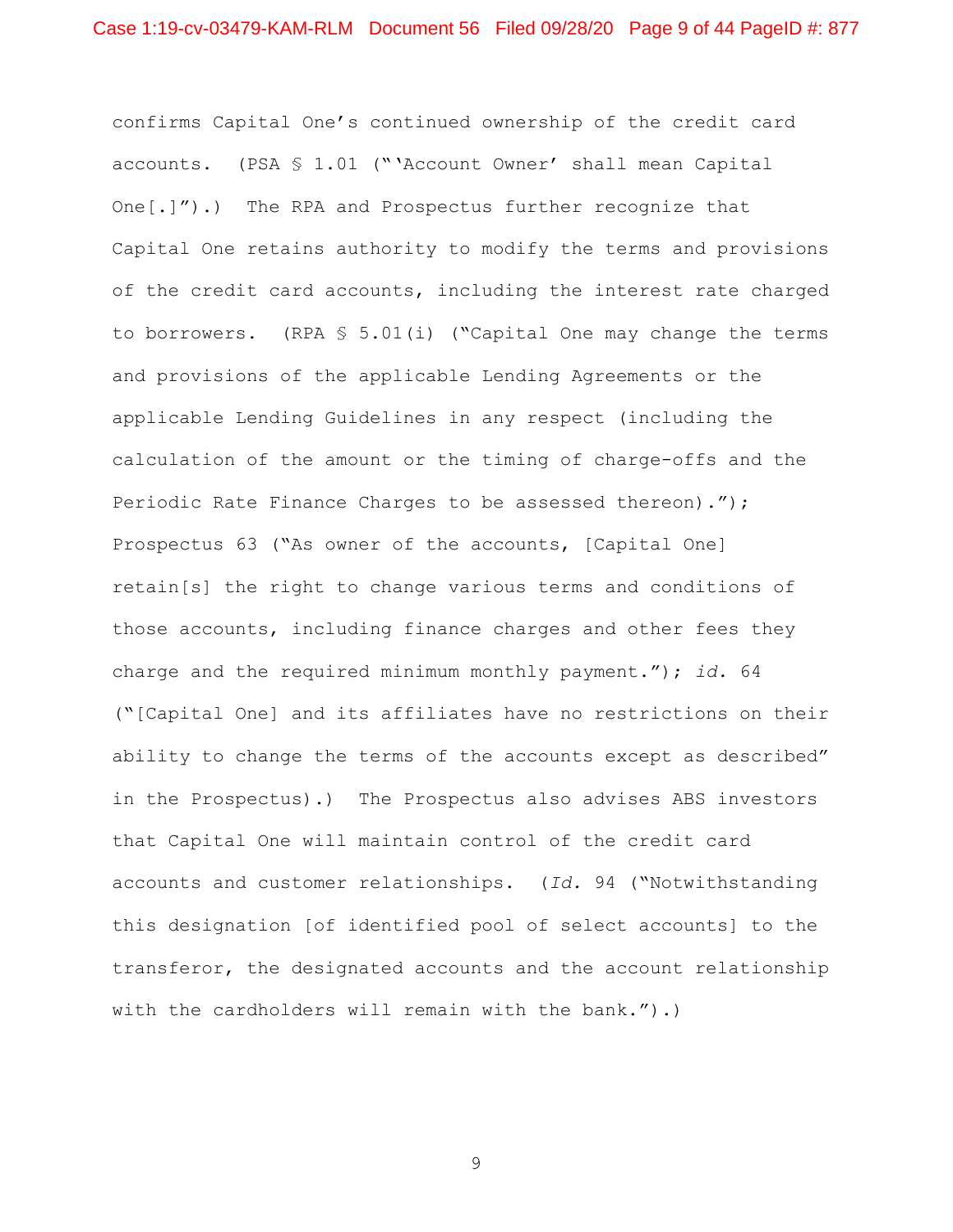## **II. The Instant Motion**

Plaintiffs filed the Amended Complaint on September 11, 2019. Defendants subsequently moved to dismiss the Amended Complaint pursuant to Federal Rule of Civil Procedure 12(b)(6) for failure to state a claim. (ECF No. 43, Motion to Dismiss  $("Mot.")$ .)<sup>4</sup> Defendants contend that Plaintiffs' claims are preempted by the National Bank Act ("NBA"), 12 U.S.C. § 1, *et seq.* The NBA permits national banks to "charge on any loan . . . interest at the rate allowed by the laws of the State, Territory, or District where the bank is located." 12 U.S.C. § 85. Capital One is located in Virginia, which does not impose any relevant limits to the interest rates that a national bank may charge. *See* Va. Code § 6.2-313. Under the NBA, Capital One—as a national bank—may therefore extend credit to consumers as Virginia law allows, that is without usury limits, and without regard to the consumer's place of residence, so long as the interest rate is disclosed and agreed to by the borrower. The NBA preempts state law usury claims asserted against national banks. This much is not disputed.

The motion hinges on the *relevance* of Capital One's status as a national bank, and moreover, its relationship to the credit card accounts from which the ABS derives its main assets,

Plaintiffs opposed Defendants' motion on October 18, 2019 (ECF No. 47, Memorandum in Opposition of Motion to Dismiss ("Opp.").) Defendants served their reply on November 1, 2019. (ECF No. 49, Defendants' Reply ("Reply").)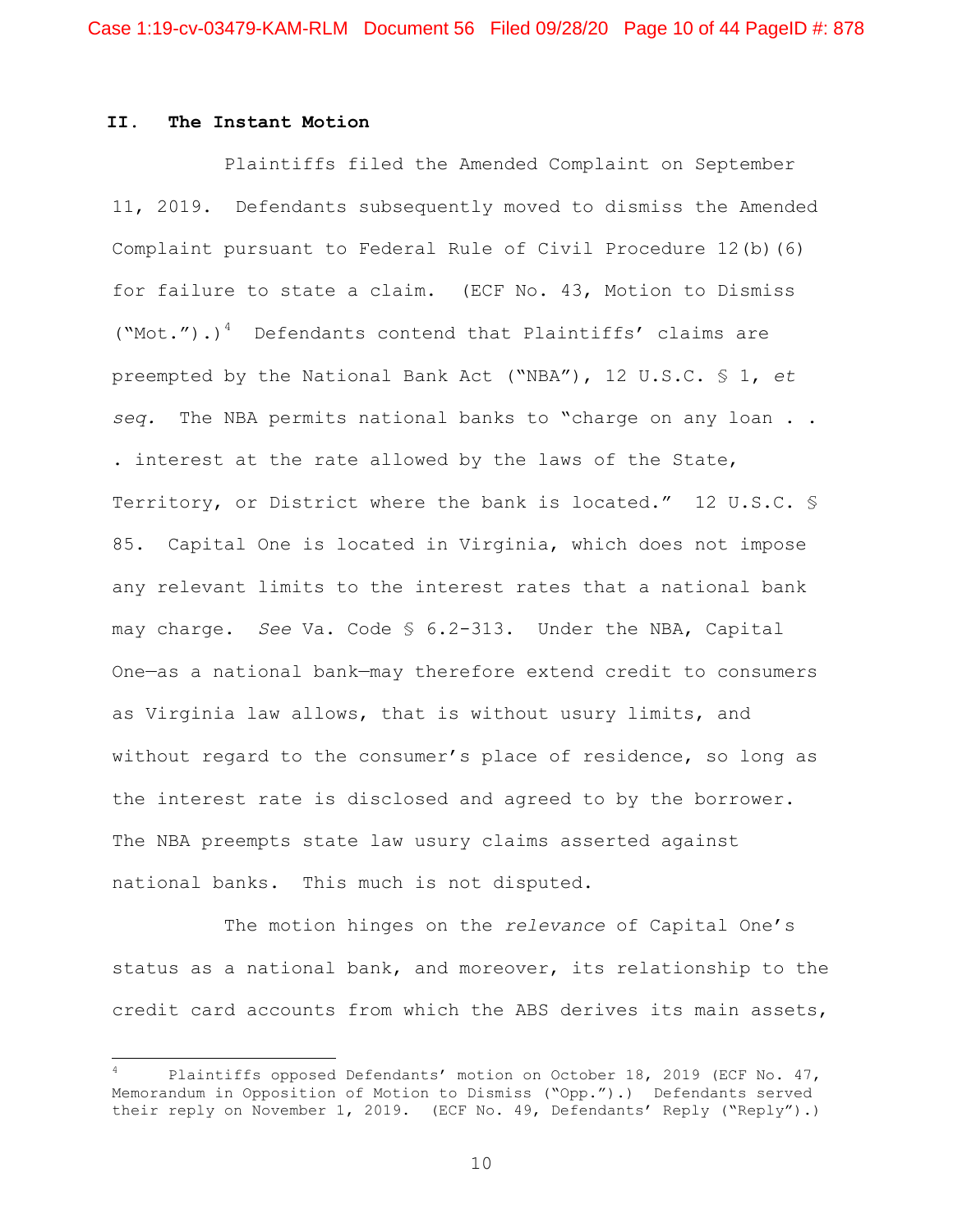the receivables. In the main, Defendants contend the NBA preempts Plaintiffs' state law usury claim because it is Capital One, not Defendants, which owns the ABS's underlying credit card accounts. In essence, Defendants maintain Capital One is the real party-in-interest, and as a national bank, is not subject to a state law cause of action for usury. Plaintiffs, on the other hand, reject that Capital One's status has any bearing at the pleading stage. Plaintiffs did not name Capital One as a Defendant, did not allege that Capital One maintained control and ownership of Plaintiffs' credit card accounts, and the Defendants themselves are not national banks. (Opp. 7-11.) Therefore, Plaintiffs contend that facts relating to non-party Capital One cannot support Defendants' preemption defense in a Rule 12(b)(6) context. Plaintiffs further assert that, even if such facts could be appropriately considered at the pleading stage, applying New York state usury law would not significantly interfere with Capital One's powers as a national bank, a requisite for federal preemption under these circumstances. (*Id.* 11.)

The Defendants' motion also centers on the parties' dueling interpretations of *Madden v. Midland Funding, LLC*, decided by the Second Circuit in 2015. *See* 786 F.3d 246 (2d Cir. 2015). In *Madden*, a credit card customer's usury claim against a debt collector, which had purchased plaintiff's debt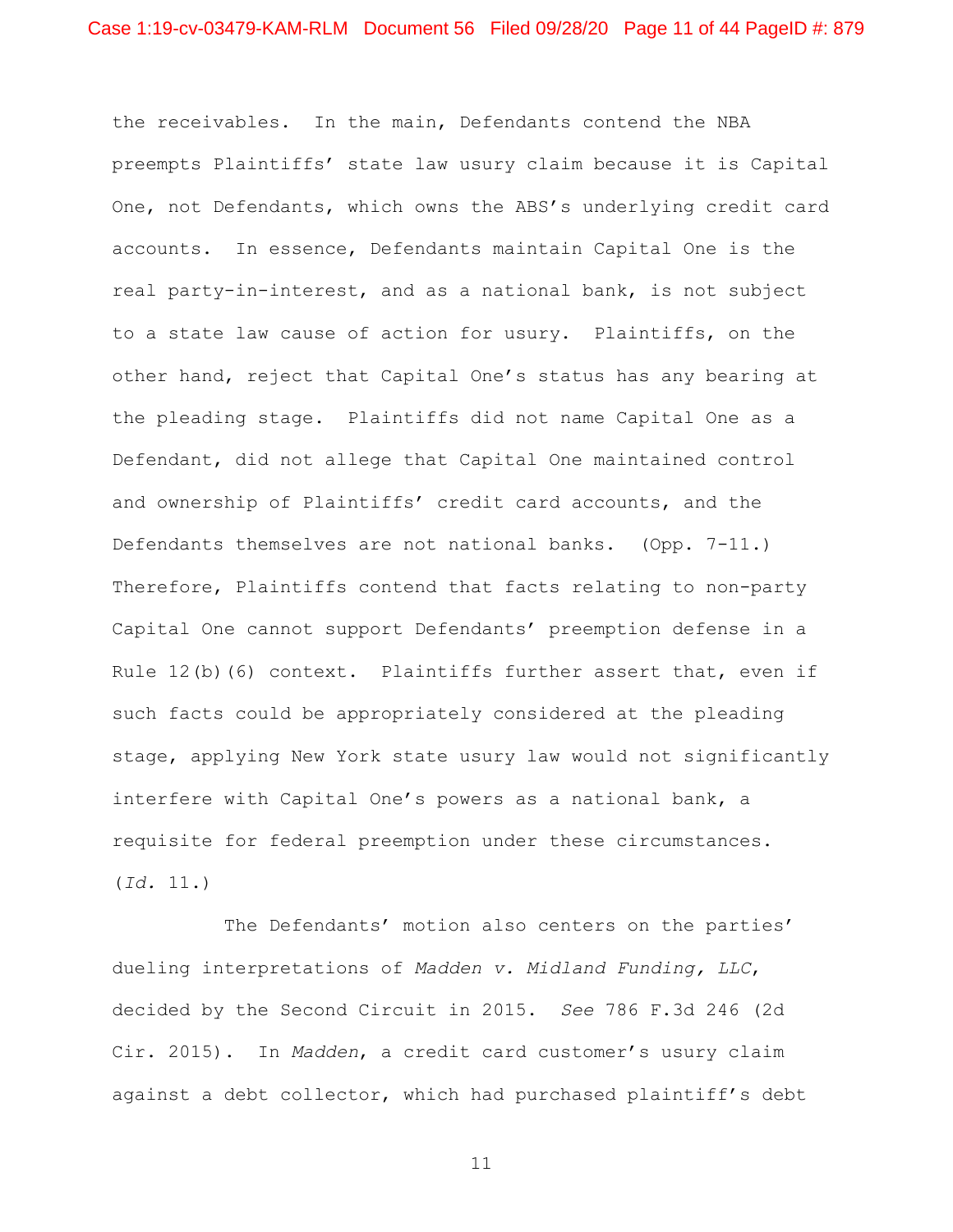from national banks, survived NBA preemption. Critically, the defendants in *Madden* purchased plaintiff's debt outright from the national banks. To Plaintiffs, *Madden* stands for the simple proposition that "non-bank debt purchasers like Defendants cannot avail themselves of the National Bank Act to evade liability for charging usurious interest rates." (Opp. 1.) Plaintiffs contend that *Madden* is on-point and fatal to Defendants' motion.

Defendants argue the instant facts are distinguishable from *Madden*. (Mot. 10.) Far from selling its interests or ownership rights in the underlying credit card accounts, like the banks in *Madden*, Capital One remained both the real partyin-interest and legal owner of the credit card loans through each step of securitization. (*Id.*) Defendants therefore assert that Capital One permissibly "exported" the non-limits of Virginia's usury law to other jurisdictions in which it extended credit, including New York. Defendants also note that NBA preemption extends to non-bank entities where application of state law would significantly interfere with the authorized activities of a national bank—such as setting interest rates on loans—a standard codified by the Dodd-Frank Wall Street Reform and Consumer Protection Act ("Dodd-Frank"), 12 U.S.C. § 25b(b)(1)(B). (*Id.* 8.)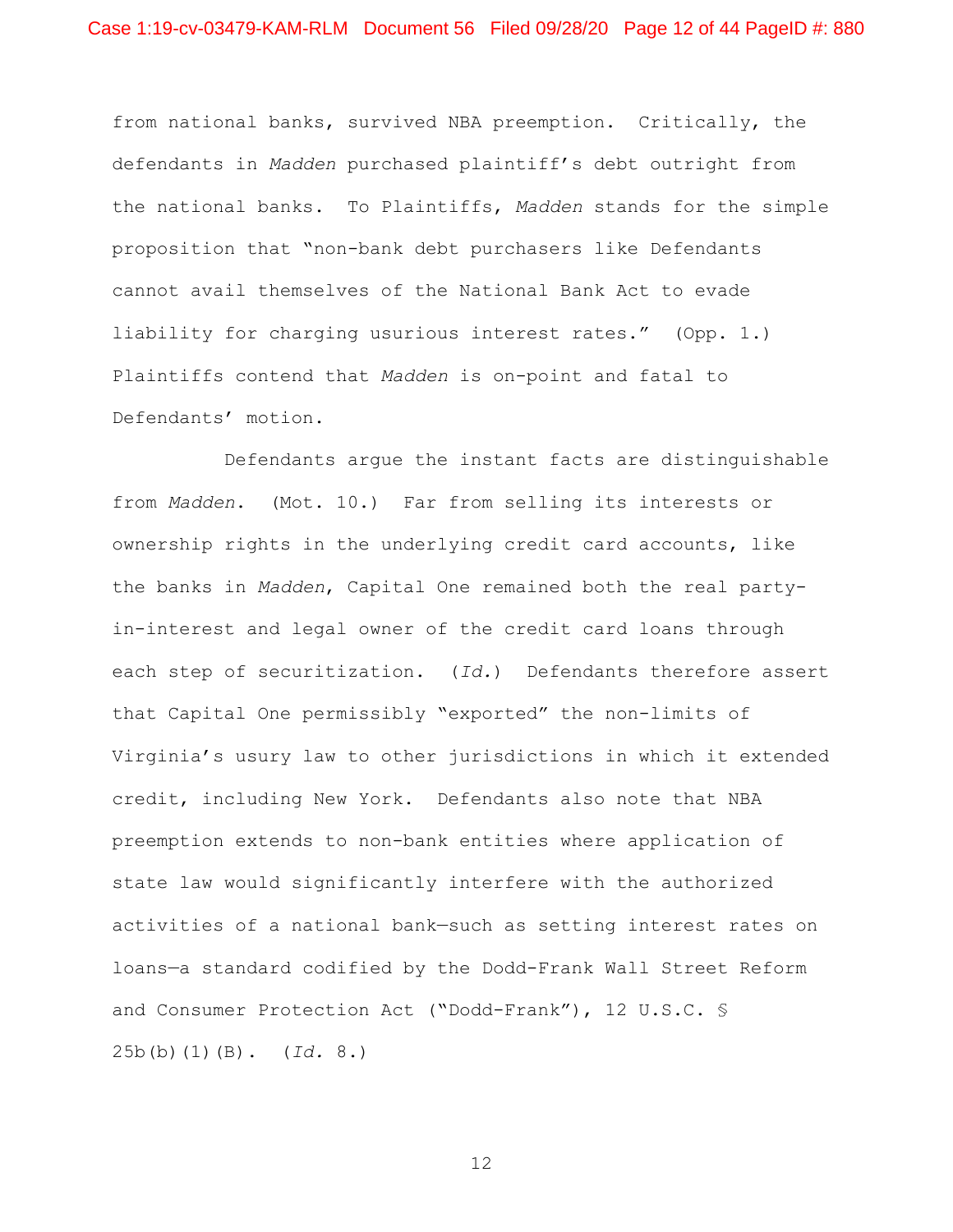In the alternative, Defendants argue that Plaintiffs' usury claim fails under New York state's "valid when made" rule. (Mot. 16.) According to Defendants, this doctrine holds that valid interest rates charged at a loan's inception are not transformed into usurious rates based on subsequent events. (*Id.* 2.) Here, Capital One charged Plaintiffs interest rates that were valid at the time of origination under Virginia law. The subsequent securitization of receivables arising from Plaintiffs' loans, Defendants insist, does not convert the interest rates validly charged at origination into usurious rates. (*Id.* 16-19.) Defendants also urge the court to dismiss Plaintiffs' second cause of action for unjust enrichment, as derivative and duplicative of the Amended Complaint's usury claim. (*Id.* 19.)

There have also been numerous supplemental filings, beyond the parties' moving papers. The Bank Policy Institute ("BPI") and Structured Finance Association ("SFA") jointly submitted an *amicus curiae* brief in support of Defendants' motion. (ECF No. 46, BPI/SFA *Amicus* Brief in Support of Motion to Dismiss.) The *amici* attempt to bolster Defendants' case by describing securitization's critical role and function in the field of banking, and warn that allowing state usury laws to trump the NBA would significantly impair and upend lending markets, which rely on the continued application of NBA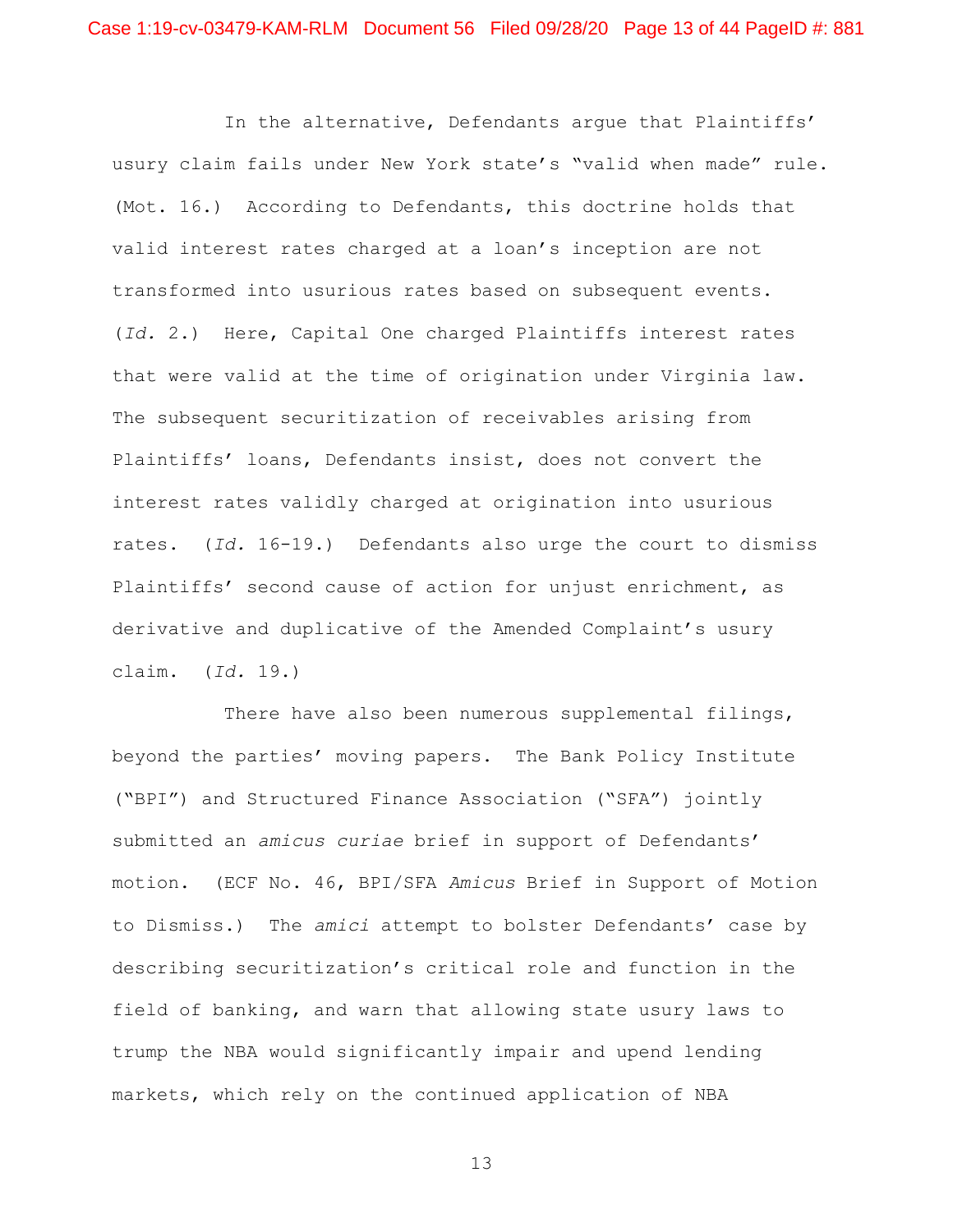preemption to securitizations. (*Id.* 20, 23.) Plaintiffs dismiss the BPI/SFA brief as a mere regurgitation of Defendants' motion, and reject *amici*'s commentary on securitization as speculative and irrelevant. (ECF No. 48, Plaintiffs' Opposition to BPI/SFA *Amicus* Brief 7.)

Defendants further supplemented their briefing with additional authority, namely, a Report and Recommendation ("R&R") by Magistrate Judge Jeremiah J. McCarthy in a similar case, currently pending in the Western District of New York. (ECF No. 51 (appending R&R issued in *Petersen v. Chase Card Funding, LLC*, No. 19-CV-00741-LJV-JJM, 2020 WL 613531 (W.D.N.Y. Jan. 22, 2020)).)<sup>5</sup> Petersen also involves usury allegations arising from the securitization of receivables for loans originated by a non-party national bank. *See generally Petersen*, 2020 WL 613351. Judge McCarthy recommended the complaint be dismissed, reasoning that New York's usury law was preempted by the NBA, owing to the originator's status as a national bank, and because applying New York's usury law would significantly interfere with the national bank's ability to sell or assign receivables. *Id.* at \*4. Accordingly, Judge McCarthy determined that the third-party non-bank defendants permissibly

Plaintiffs' attorneys are counsel of record to the plaintiff in *Petersen*.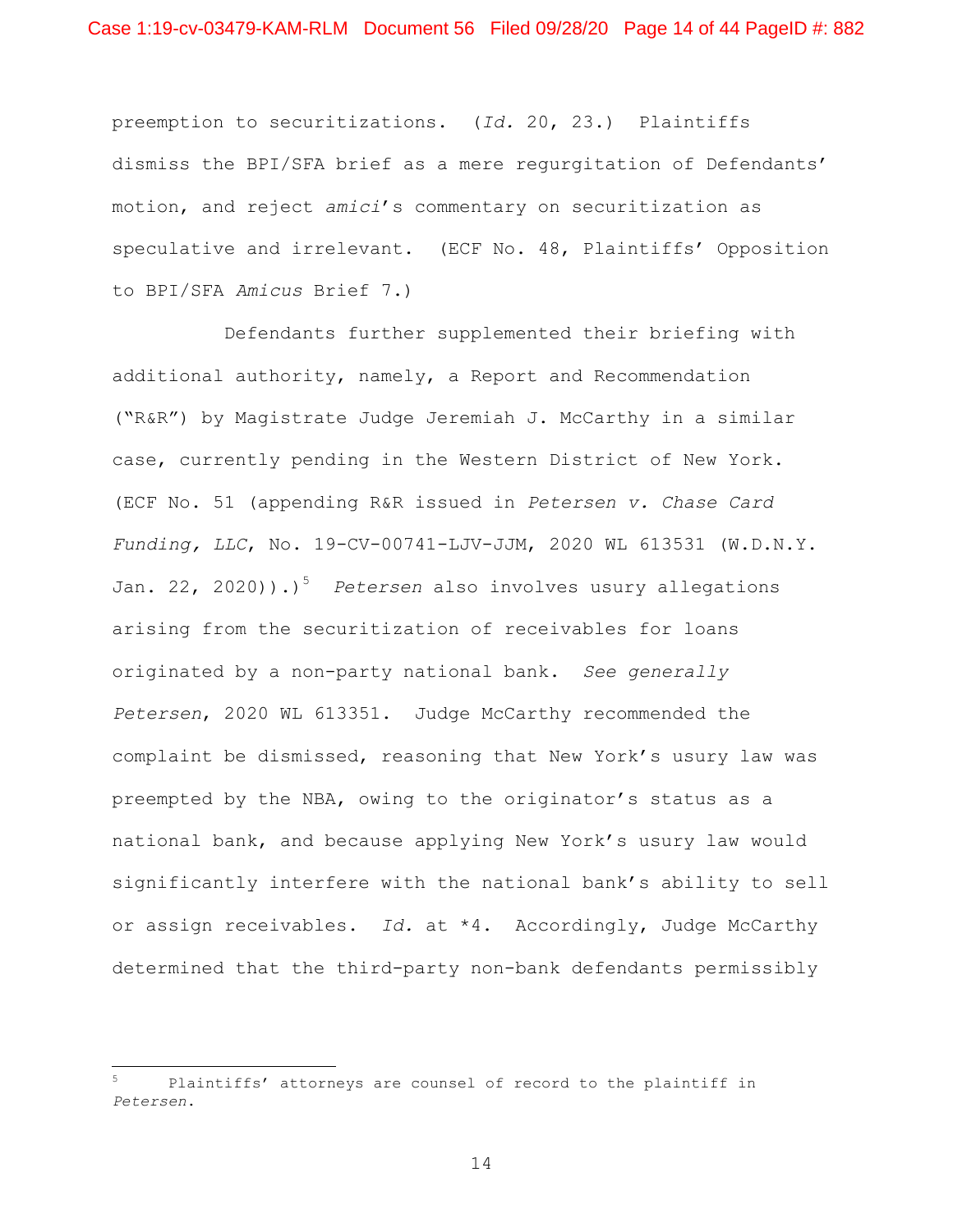charged plaintiff interest rates in excess of New York's usury limits.

Two consumer rights organizations, the National Consumer Law Center ("NCLC") and the Center for Responsible Lending ("CRL"), filed a separate *amicus* brief to address the *Petersen* R&R, as well as the broader implications of the instant suit. *Amici* take particular issue with Judge McCarthy's holding that denying national banks the ability to export home state interest rates would inhibit the capacity of banks to sell or assign the receivables from credit card accounts. *See Petersen*, 2020 WL 613531, at \*4. *Amici* express concern that the R&R implies "state usury laws do not apply to assignees of bank loans." (ECF No. 51-1, *Amicus* Brief in Response to Magistrate Judge's Report and Recommendation ("NCLC/CRL *Amicus* Br.") 6.) Although *amici* proclaim neutrality, they warn that a sweeping ruling in Defendants' favor may have unintended consequences. Specifically, *amici* worry that predatory lenders will opportunistically use national banks to nominally originate loans, solely to avail themselves of lax usury limits in the bank's home jurisdiction, and thereby evade local usury laws.  $(Id. 4.)$ 

On April 29, 2020, Plaintiffs also provided the court with the NCLC and CRL's *amicus* brief filed in the *Petersen* case, in response to Judge McCarthy's R&R. (ECF No. 52, *Amicus* Brief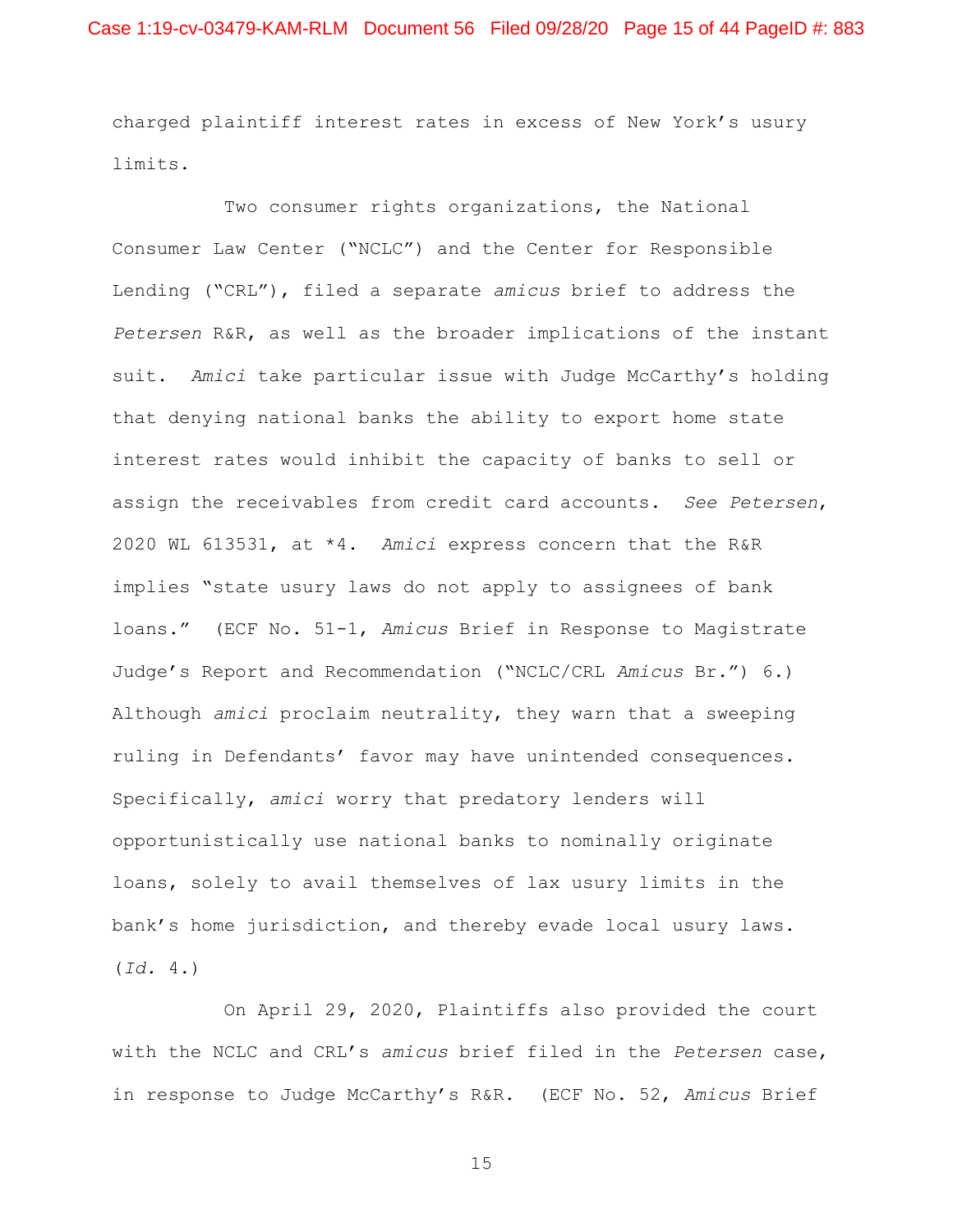in Response to *Petersen* Report and Recommendation, dated Feb. 7, 2020 ("NCLR/CLR *Amicus* (R&R)").) In that submission, *amici*  register two objections to the R&R: (1) Judge McCarthy ignored *Madden* by concluding that, where the loan originator is a national bank, the NBA preempts usury limits on interest rates charged by non-bank assignees of those loans; and (2) Judge McCarthy erred by holding that application of state usury laws would prevent the exercise of the national bank's powers. (*Id.*  5.) On September 21, 2020, Judge Lawrence J. Vilardo adopted Judge McCarthy's R&R, and dismissed the *Petersen* plaintiff's complaint. *See Petersen*, 2020 WL 5628935, at \*1 (W.D.N.Y. Sept. 21, 2020).

#### **LEGAL STANDARD**

### **I. Motion to Dismiss**

In deciding a motion to dismiss pursuant to Fed. R. Civ. P.  $12(b)$  (6), the court must "accept as true all factual statements alleged in the complaint and draw all reasonable inferences in favor of the non-moving party." *McCarthy v. Dun & Bradstreet Corp.*, 482 F.3d 184, 191 (2d Cir. 2007) (citations omitted). Although detailed factual allegations are not required, the pleading standard set forth in Fed. R. Civ. P. 8 "demands more than an unadorned, the-defendant-unlawfullyharmed-me accusation." *Ashcroft v. Iqbal*, 556 U.S. 662, 678 (2009) (quoting *Bell Atlantic Corp. v. Twombly*, 550 U.S. 544,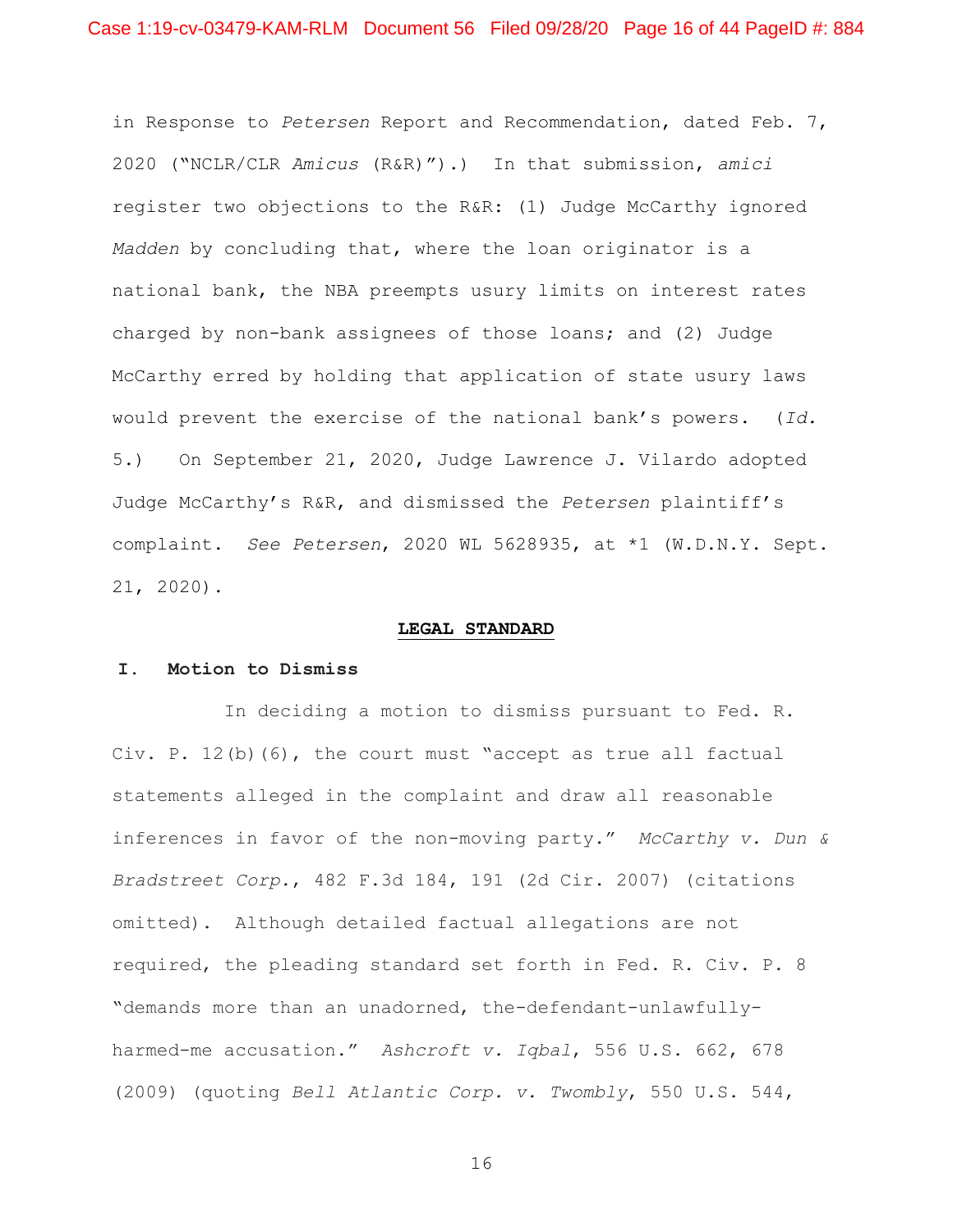555 (2007)). "A pleading that offers 'labels and conclusions' or 'a formulaic recitation of the elements of a cause of action will not do.' . . . Nor does a complaint suffice if it tenders 'naked assertions' devoid of 'further factual enhancement.'" *Id.* Moreover, "[t]o survive a motion to dismiss, a complaint must contain sufficient factual matter, accepted as true, to 'state a claim to relief that is plausible on its face.'" *Id.* at 678 (quoting *Twombly*, 550 U.S. at 570). "Where a complaint pleads facts that are merely consistent with a defendant's liability, it stops short of the line between possibility and plausibility of entitlement to relief." *Id.* (internal quotations and citations omitted).

In deciding the motion, "courts must consider the complaint in its entirety, as well as other sources courts ordinarily examine when ruling on Rule 12(b)(6) motions to dismiss, in particular, documents incorporated into the complaint by reference, and matters of which a court may take judicial notice." *Tellabs, Inc. v. Makor Issues & Rights, Ltd.*, 551 U.S. 308, 322 (2007). The court may also consider documents the plaintiff relied on in bringing suit, and which are either in the plaintiff's possession, or that the plaintiff knew of when bringing suit. *Chambers v. Time Warner, Inc.*, 282 F.3d 147, 153 (2d Cir. 2002); *Brass v. Am. Film Techs., Inc.*, 987 F.2d 142, 150 (2d Cir. 1993); *Cortec Indus., Inc. v. Sum Holding*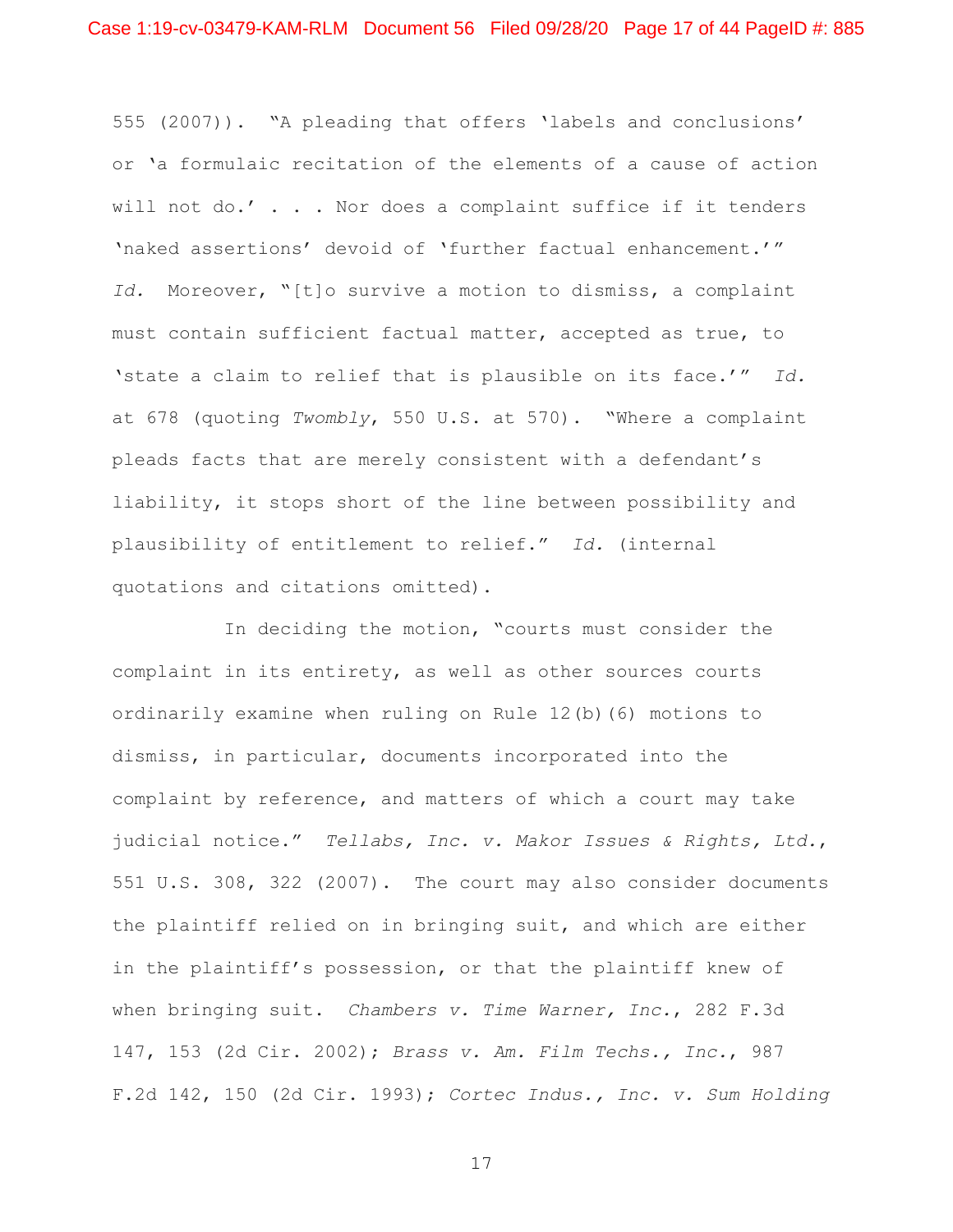*L.P.*, 949 F.2d 42, 47–48 (2d Cir. 1991), *cert. denied*, 503 U.S. 960 (1992); *McKevitt v. Mueller*, 689 F. Supp. 2d 661, 665 (S.D.N.Y. 2010). Where the complaint cites or quotes from excerpts of a document, the court may consider other parts of the same document submitted by the parties on a motion to dismiss. *131 Main St. Assocs. v. Manko*, 897 F. Supp. 1507, 1532 n. 23 (S.D.N.Y. 1995). If "the documents contradict the allegations of a plaintiff's complaint, the documents control and the [c]ourt need not accept as true the allegations in the complaint." *2002 Lawrence R. Buchalter Alaska Tr. v. Philadelphia Fin. Life Assurance Co.*, 96 F. Supp. 3d 182, 199 (S.D.N.Y. 2015) (quoting *Bill Diodato Photography LLC v. Avon Prods., Inc.*, No. 12–CV–847, 2012 WL 4335164, at \*3 (S.D.N.Y. Sept. 21, 2012) and collecting authorities).

#### **II. Preemption**

Principles of federalism recognize that "both the National and State Governments have elements of sovereignty the other is bound to respect." *Arizona v. United States*, 567 U.S. 387, 398 (2012) (citations omitted). Under the Supremacy Clause of the United States Constitution, "state laws that conflict with federal law are without effect" and are preempted. *Altria Grp., Inc. v. Good*, 555 U.S. 70, 76 (2008) (citation and quotation omitted); U.S. Const., art. VI, cl. 2. In addressing preemption questions, "the purpose of Congress is the ultimate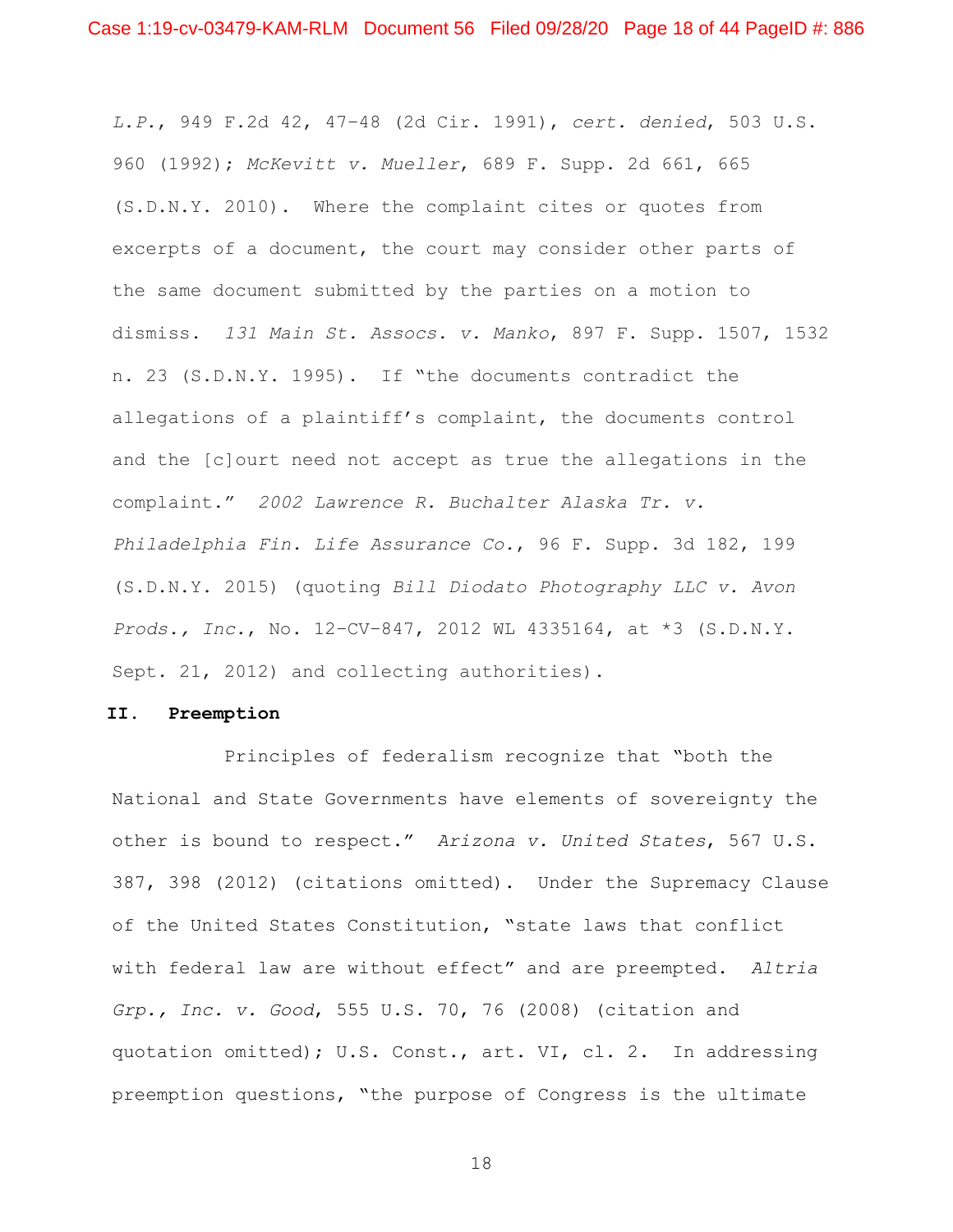touchstone." *Wyeth v. Levine*, 555 U.S. 555, 564 (2009) (citation and quotation omitted). "Congress may indicate preemptive intent through a statute's express language or through its structure and purpose." *Altria*, 555 U.S. at 76 (citation omitted).

State law is preempted by federal law "(1) where Congress has expressly preempted [it], (2) where Congress has legislated so comprehensively that federal law occupies an entire field of regulation and leaves no room for state law, or (3) where federal law conflicts with state law." *Baldanzi v. WFC Holdings Corp.,* No. 07 CIV 9551 (LTS) (GWG), 2008 WL 4924987, at \*1 (S.D.N.Y. Nov. 14, 2008) (quoting *Wachovia Bank, N.A. v. Burke,* 414 F.3d 305, 313 (2d Cir. 2005)). Therefore, preemption is essentially a question of congressional intent. *See Altria,* 555 U.S. at 76 ("[T]he purpose of Congress is the ultimate touchstone in every pre-emption case.").

Preemption is an affirmative defense. At the pleading stage, preemption constitutes grounds for dismissal only "if the statute's barrier to suit is evident from the face of the complaint." *Ricci v. Teamsters Union Local 456*, 781 F.3d 25, 28 (2d Cir. 2015). "A district court may grant a motion to dismiss based on federal preemption, if the defense can easily be determined from the pleadings." *Aaronson v. Am. Med. Sys., Inc.*, No. 09-CV-2487 (NGG), 2010 WL 3603618, at \*1 (E.D.N.Y.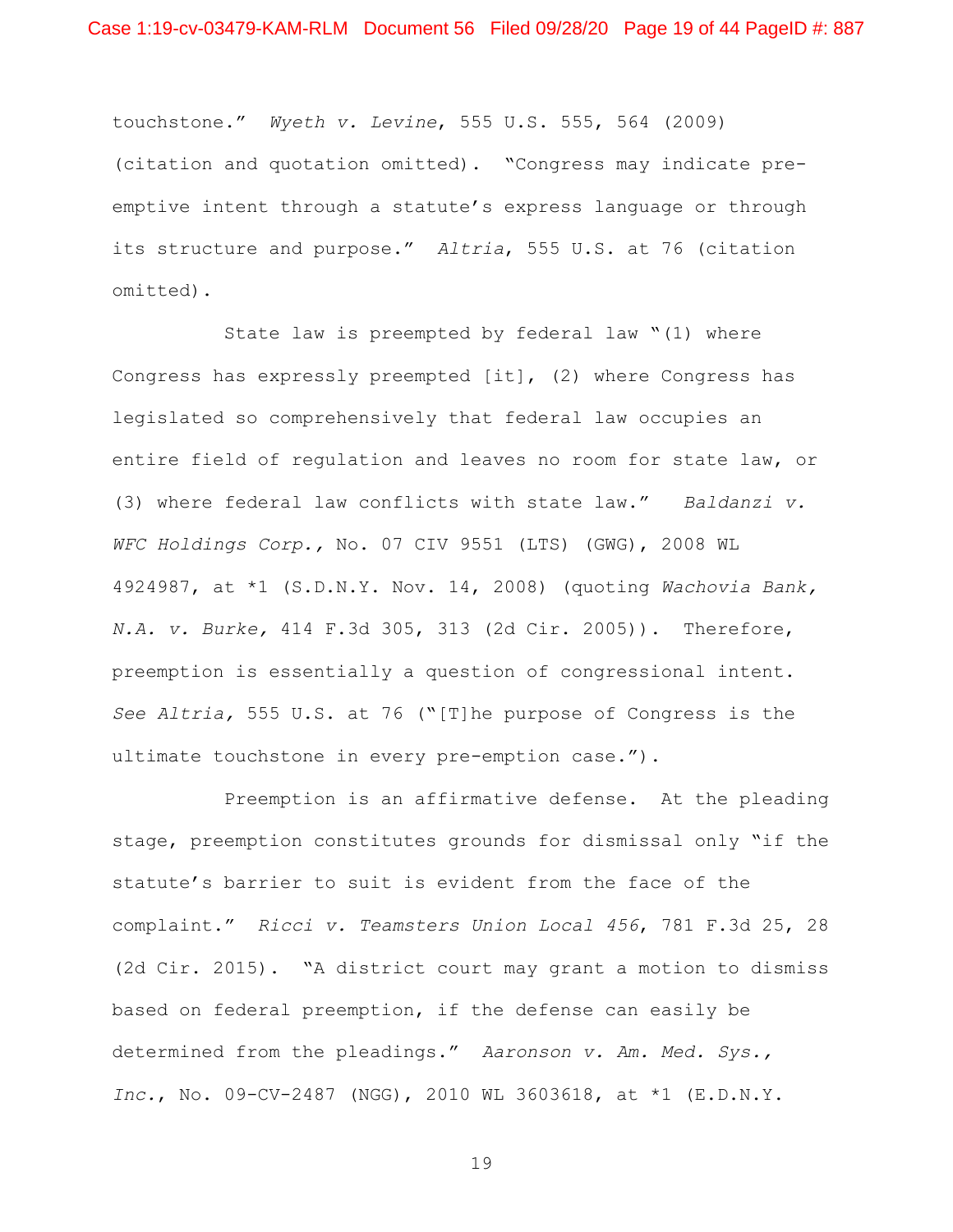Sept. 7, 2010) (internal citation and quotation marks omitted); *see also Farash v. Cont'l Airlines, Inc.*, 574 F. Supp. 2d 356, 362–63 (S.D.N.Y. 2008), *aff'd*, 337 Fed. App'x 7 (2d Cir. 2009). The factual allegations relevant to preemption must be construed in the light most favorable to the plaintiff. *Galper v. JP Morgan Chase Bank, N.A.*, 802 F.3d 437, 444 (2d Cir. 2015).

#### **DISCUSSION**

#### **I. Facts Considered at the Pleading Stage**

As a threshold matter, the court addresses which materials it may properly consider in disposing of Defendants' motion under Rule  $12(b)(6)$ . It is not a stretch to say that extrinsic documents, specifically the Prospectus, PSA, and RPA, form the backbone of Plaintiffs' allegations. For example, the Amended Complaint relies on the Prospectus to diagram the relevant securitization transactions and identify each Defendant's role in the process. (*See, e.g.*, Compl. ¶ 40 ("The diagram below, from a February 20, 2019 prospectus for notes issued by Defendant COMET, outlines the way credit card loan payments are obtained by Defendants.").) Allegations regarding the "free and clear" transfer of receivables from Capital One to CO Funding, and then by CO Funding to COMT, are based on the provisions of the PSA and RSA. (*See, e.g.*, *id.* ¶¶ 45, 49 (citing RSA § 2.01(d) & PSA § 2.01).) In other words, the allegations regarding Defendants' roles in the securitization,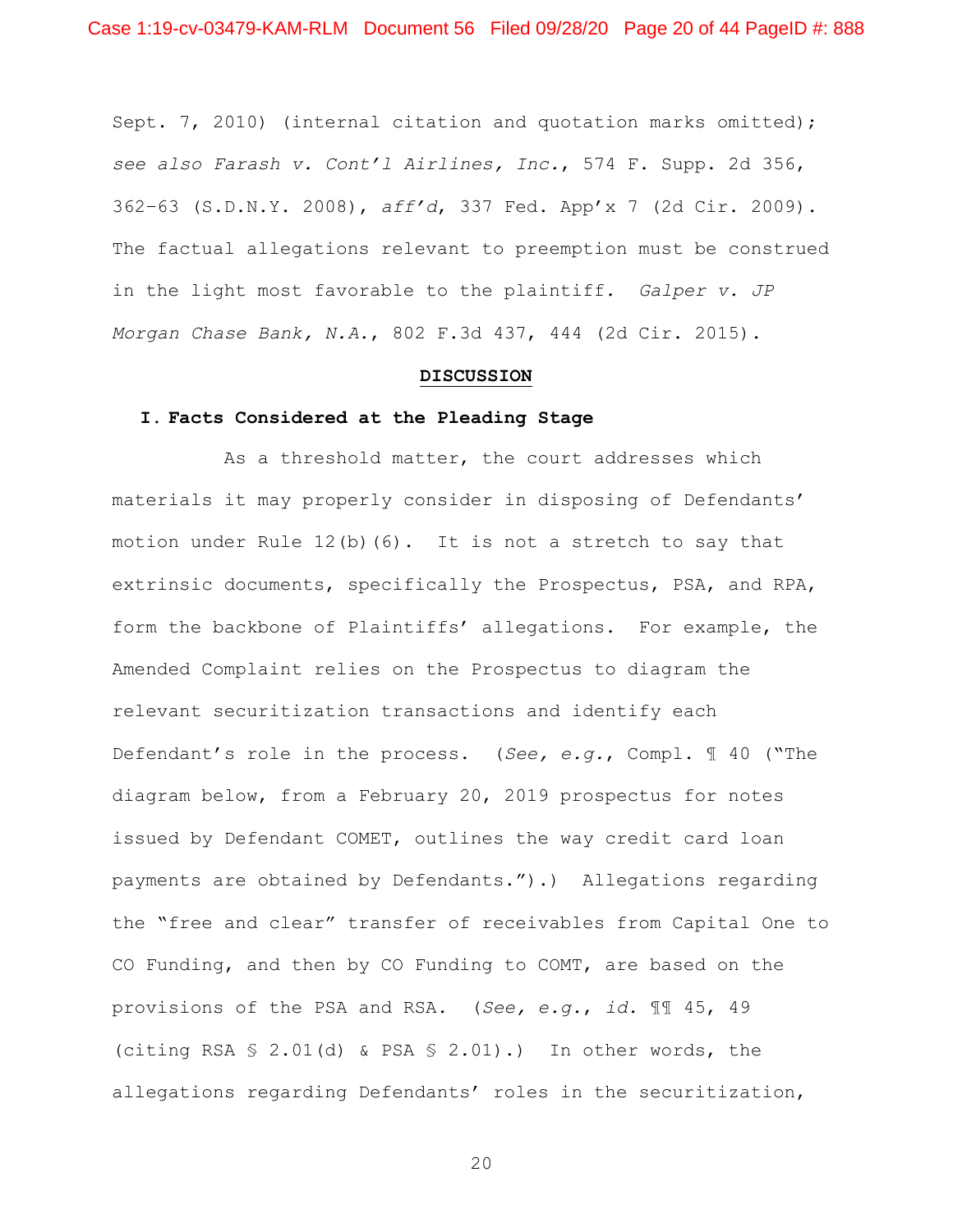and their potential liabilities, derive from the Prospectus, PSA, and RSA. Without question, these documents are integral to the Amended Complaint. *Chambers*, 282 F.3d at 153 (document appropriately considered at 12(b)(6) stage where the complaint "relies heavily upon its terms and effect, which renders the document integral to the complaint.") (citation and internal quotation marks omitted).

Nonetheless, Plaintiffs assert the court may look no further than the four corners of the Amended Complaint. Plaintiffs seek to cabin any reference to the Prospectus, PSA, and RSA to those select provisions quoted in the pleading. For example, Plaintiffs insist that factual assertions about Capital One's ownership of the underlying credit card accounts, servicing activities for COMT, *i.e.* managing and collecting receivables, and administrative duties for COMET, may not be raised at the pleading stage. (Opp. 8-11.) Because these documents are integral to the Amended Complaint, however, Plaintiffs' contentions are unavailing.

Facts drawn from integral documents, even those not expressly incorporated by reference, are fair game in the context of a Rule 12(b)(6) motion. Affording such documents their due consideration, "prevents plaintiffs from generating complaints invulnerable to Rule 12(b)(6) simply by clever drafting." *Glob. Network Commc'ns, Inc. v. City of N.Y.*, 458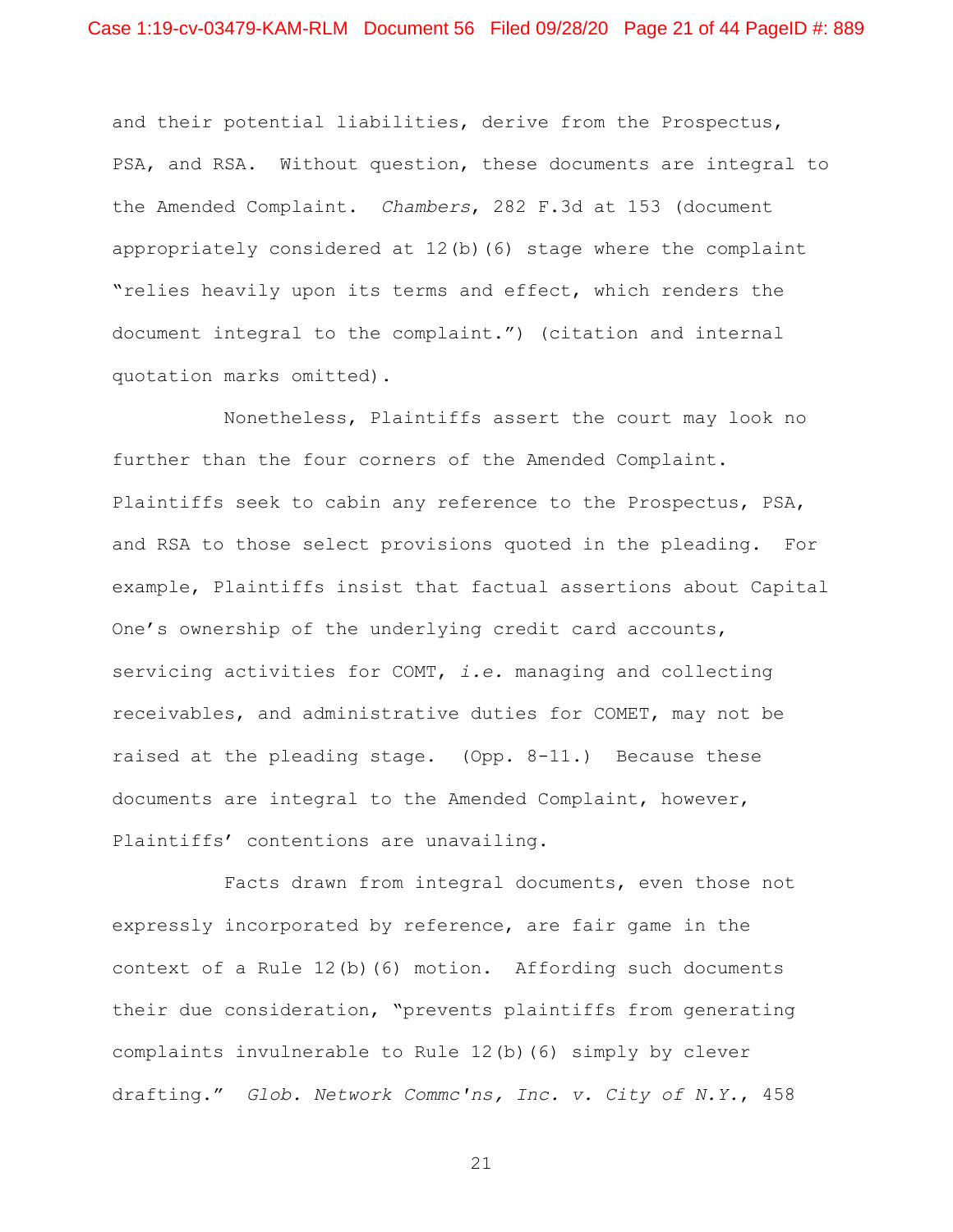F.3d 150, 157 (2d Cir. 2006) (citation omitted); *see also Matusosky v. Merrill Lynch*, 186 F. Supp. 2d 397, 400 (S.D.N.Y. 2002) ("If a plaintiff's allegations are contradicted by [ ] a document [attached to or incorporated by reference into the complaint], those allegations are insufficient to defeat a motion to dismiss."). It seems Plaintiffs wish to minimize, if not ignore, Capital One's role in the securitization, for reasons that become clear with further examination of relevant case law, discussed further below. Defendants would be prejudiced were Plaintiffs allowed to freely utilize the Prospectus, RPA, and PSA in drafting the Amended Complaint, while omitting critical facts about Capital One, only to turn around and disavow those very same documents when cited to Plaintiffs' disadvantage. More generally, judicial resources would be wasted, and cases needlessly prolonged in discovery, were courts to blind themselves to integral documents that plainly undermine, or even flatly contradict, the allegations based on those very documents.

The court may also take judicial notice of the OCC Decision converting Capital One into a national bank located in Virginia. Under Federal Rule of Evidence 201, a court may take judicial notice, at "any stage of the proceeding," of any fact "that is not subject to reasonable dispute because" it "can be accurately and readily determined from sources whose accuracy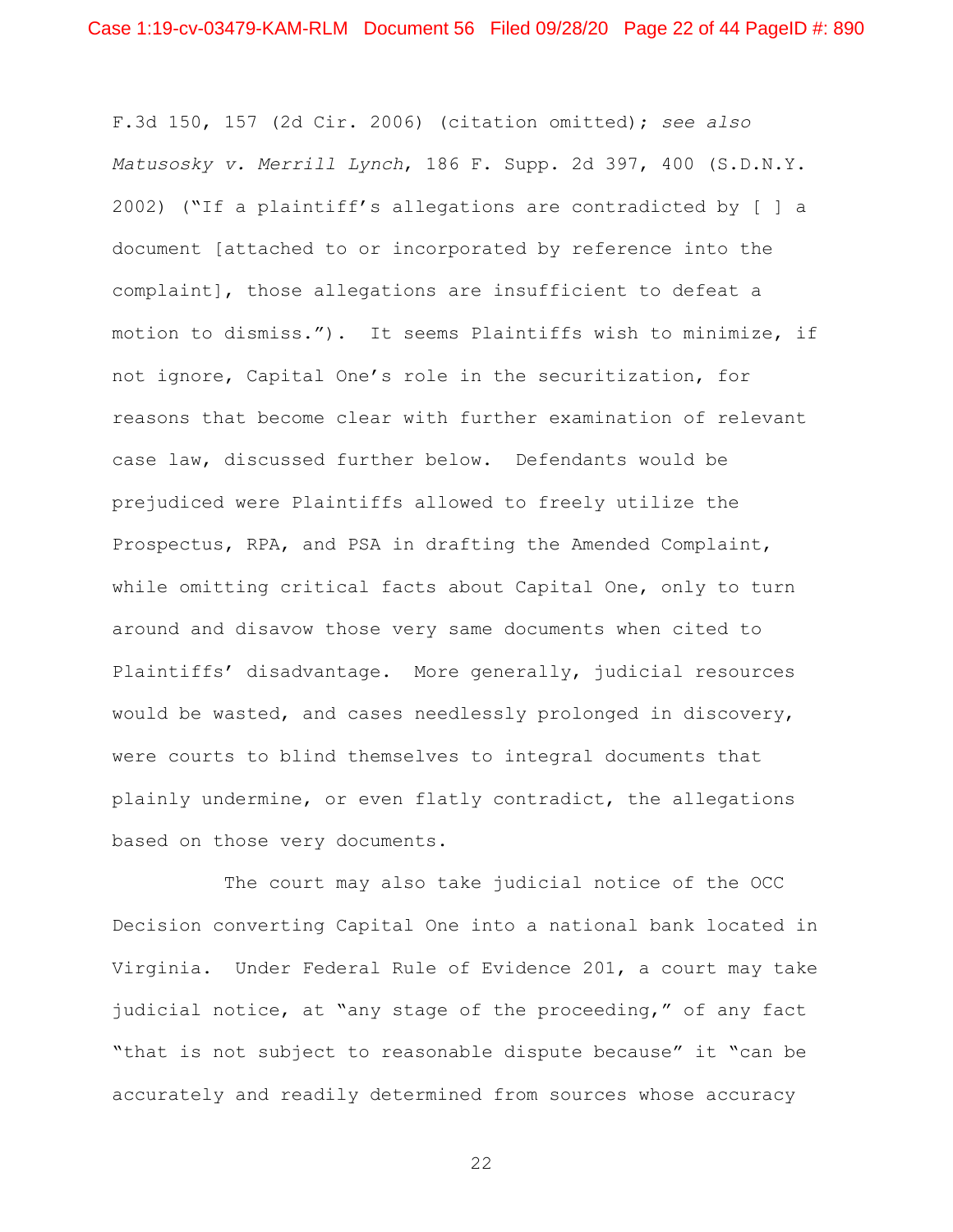cannot reasonably be questioned." Fed. R. Evid. 201(b)(2), (d). When considering a Rule  $12(b)$  (6) motion, the court may take judicial notice of certain matters of public record without converting the motion into one for summary judgment. *See, e.g.*, *Tellabs*, 551 U.S. at 322 ("[C]ourts must consider the complaint in its entirety, as well as . . . documents incorporated into the complaint by reference, and matters of which a court may take judicial notice."); *Staehr v. Hartford Fin. Servs. Grp.*, 547 F.3d 406, 426 (2d Cir. 2008) ("[M]atters judicially noticed by the District Court are not considered matters outside the pleadings.") (citation omitted). OCC actions constitute factual matters appropriately noticed under Rule 201 and may be considered by the court at the pleading stage. *See Hite v. Wachovia Mortg.*, No. 2:09-cv-02884-GEB-GGH, 2010 U.S. Dist. LEXIS 57732, at  $*6$  (E.D. Cal. June 10, 2010) (letter from the Comptroller of the Currency confirming Wachovia's conversion to national bank was properly subject to judicial notice on motion to dismiss); *cf. Holland v. JPMorgan Chase Bank, N.A.*, No. 19 CIV. 00233 (PAE), 2019 WL 4054834, at \*5 (S.D.N.Y. Aug. 28, 2019) (taking notice of OCC enforcement actions).

# **II.Plaintiffs' Usury Claim is Preempted**

## **A. Statutory Framework**

1. Usury under New York and Virginia Law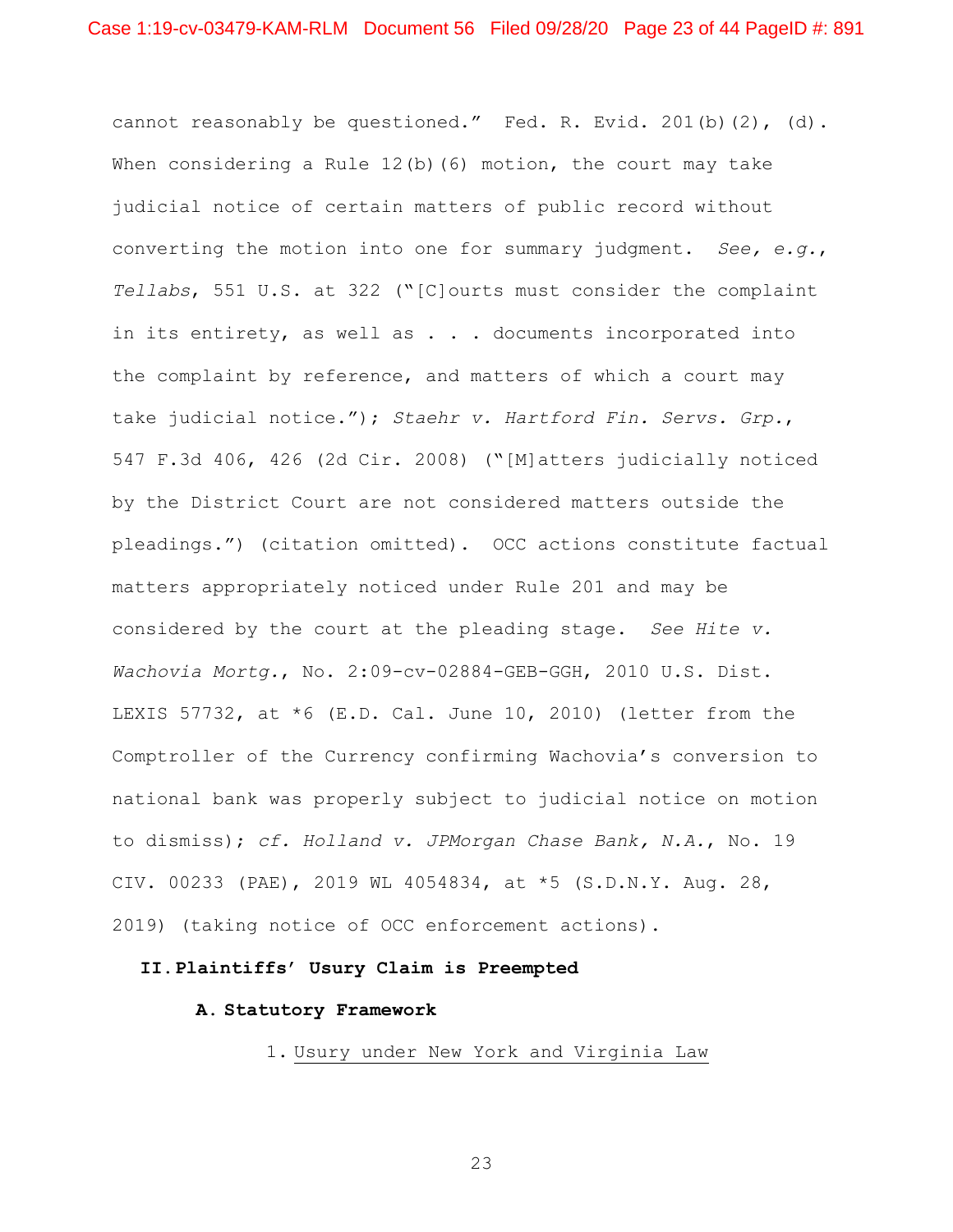Under Virginia state law, there is no usury limit as long as the interest rate is disclosed and agreed to by the borrower. Va. Code § 6.2-313A ("Notwithstanding any statutory or case law, any bank or savings institution may impose finance charges and other charges and fees at such rates and in such amounts and manner as may be agreed by the borrower under an open-end credit plan."). New York's "civil usury cap" prohibits charging interest on a "loan or forbearance" at a rate above 16% annually. *See* N.Y. Gen. Oblig. Law § 5–501(1)–(2); N.Y. Banking Law § 14-a(1). New York's "criminal usury cap" makes it a felony to knowingly charge or collect interest on a "loan or forbearance" at a rate above 25% annually. *See* N.Y. Penal Law § 190.40.

### 2. The National Bank Act

The NBA authorizes national banks to "charge on any loan . . . interest at the rate allowed by the laws of the State, Territory, or District where the bank is located." 12 U.S.C. § 85; *see Pac. Capital Bank N.A. v. Connecticut,* 542 F.3d 341, 352 (2d Cir. 2008) ("[A] state in which a national bank makes a loan may not permissibly require the bank to charge an interest rate lower than that allowed by its home state."); *Marquette Nat. Bank of Minneapolis v. First of Omaha Serv. Corp.*, 439 U.S. 299, 318 (1978) (finding that the NBA authorized a national bank based in one state to charge its out-of-state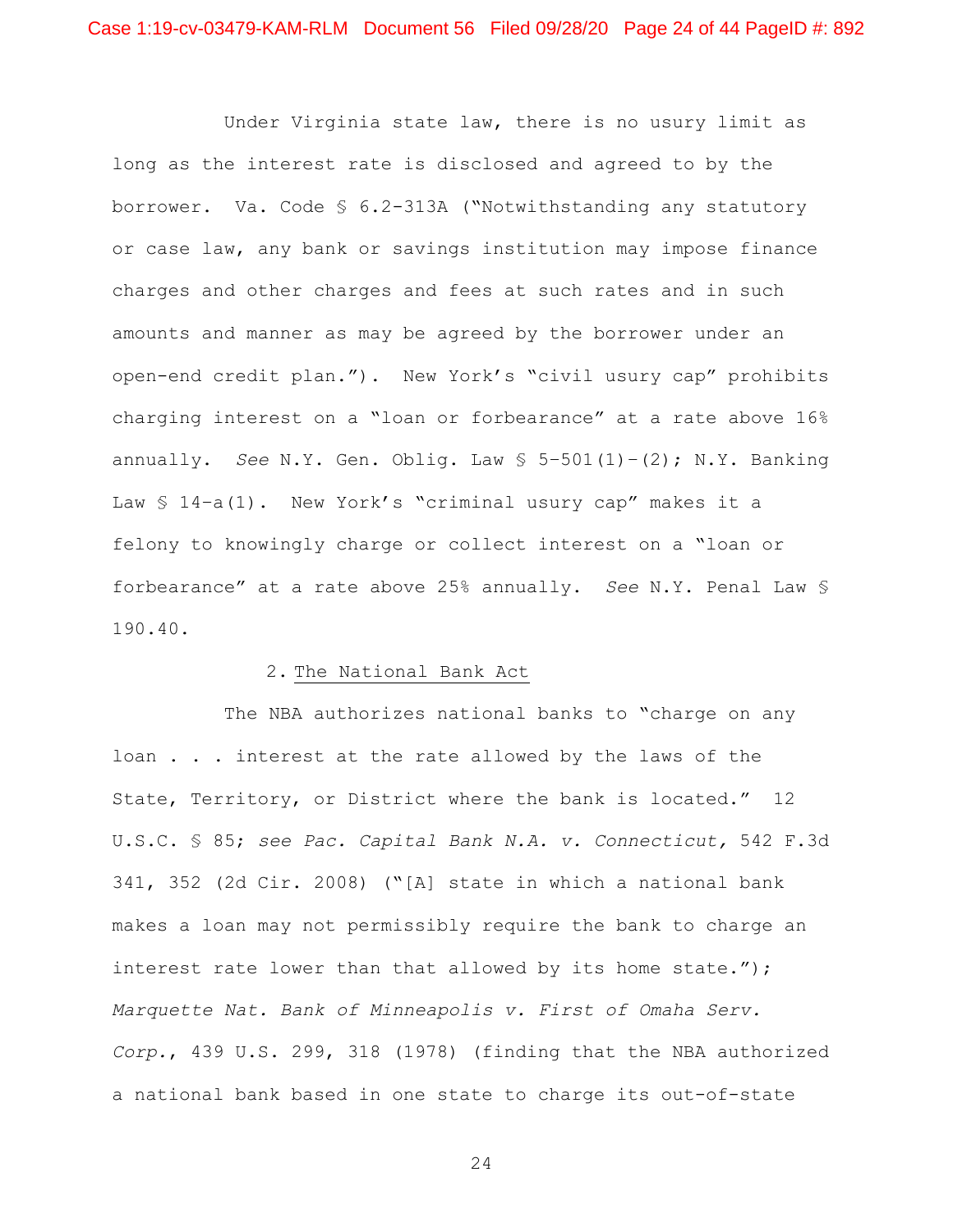credit card customers a higher interest rate on unpaid balances allowed by its home state). Section 86 of the NBA "provide[s] the exclusive cause of action" for usury claims against national banks. *Beneficial Nat'l Bank v. Anderson,* 539 U.S. 1, 11 (2003) (citing 12 U.S.C. § 86); *see Sullivan v. Am. Airlines, Inc.,* 424 F.3d 267, 275 (2d Cir. 2005) (holding that the NBA "therefore completely preempt[s] analogous state-law usury claims."); *Rubin v. Hodes*, No. 18-CV-7403 (SJF) (AKT), 2020 WL 132352, at \*8 n.9 (E.D.N.Y. Jan. 13, 2020). Sections 85 and 86 of the NBA completely preempt state usury law with respect to both the permissible interest rate lenders may charge, and the remedy for usury. *See Beneficial,* 539 U.S. at 11 ("Because §§ 85 and 86 provide the exclusive cause of action for [usury claims against a national bank], there is, in short, no such thing as a state-law claim of usury against a national bank."); *see also Pac. Capital Bank*, 542 F.3d at 352 ("[A] state in which a national bank makes a loan may not permissibly require the bank to charge an interest rate lower than that allowed by its home state.").

### 3. The Dodd-Frank Act

In the context of the NBA, Dodd–Frank provides that state laws are preempted if they "prevent[ ] or significantly interfere[ ] with the exercise by the national bank of its powers." 12 U.S.C. § 25b(b)(1)(B). This provision of Dodd-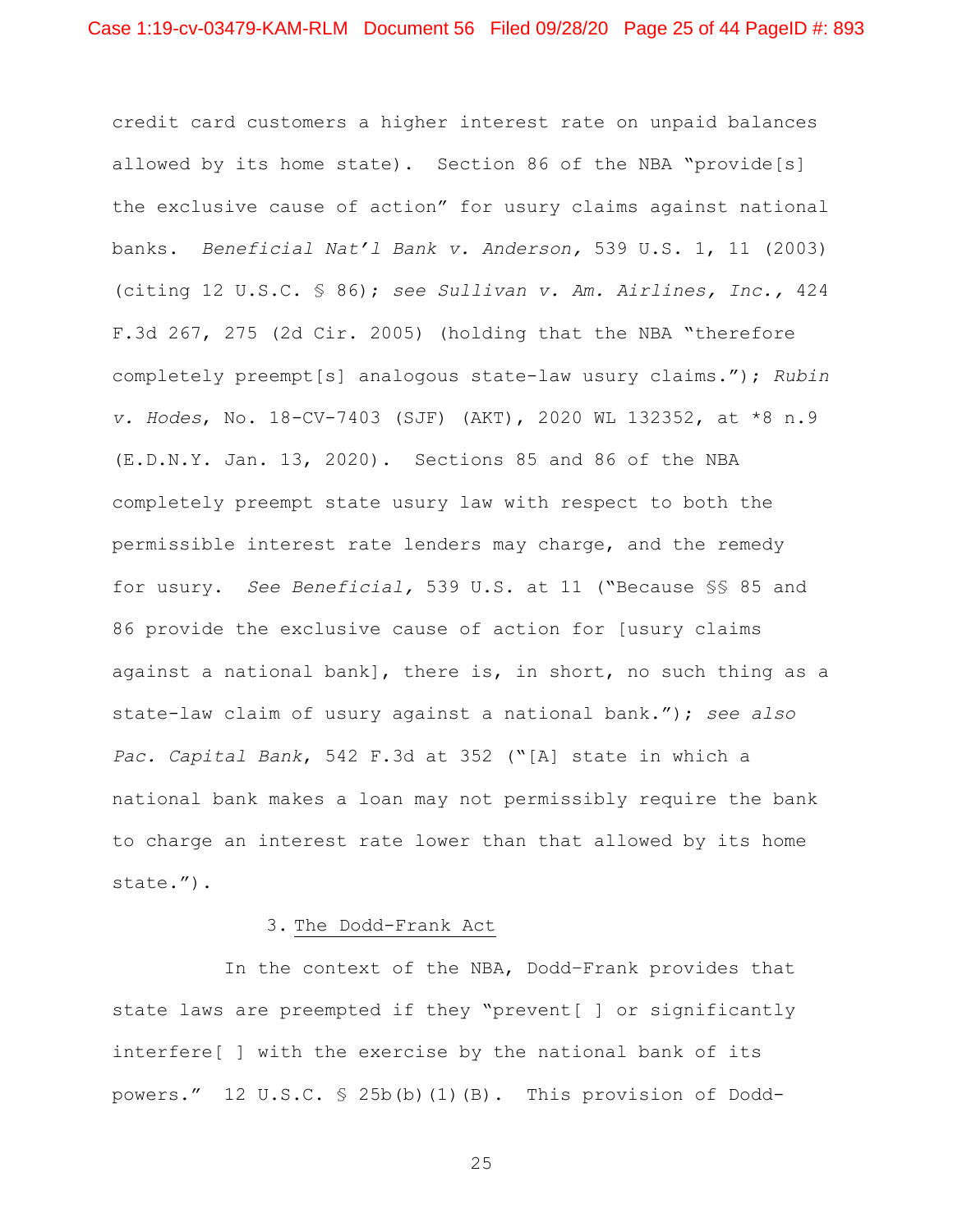Frank codified the legal standard for preemption set forth by the Supreme Court in its 1996 decision, *Barnett Bank of Marion County, N.A. v. Nelson, Florida Insurance Commissioner*, 517 U.S. 25. 12 U.S.C. § 25b(b)(1)(B). Congress also expressly provides that "[n]o provision of [the Dodd-Frank Act] shall be construed as altering or otherwise affecting the authority conferred by . . . 12 U.S.C. § 85 for the charging of interest by a national bank  $\ldots$  . . . . . 12 U.S.C. § 25b(f). In other words, Dodd-Frank did not upend the authority of national banks to export interest rates under the NBA.

## **B. Applying New York Law Would Significantly Interfere With Capital One's Powers Under the NBA**

"In certain circumstances, NBA preemption can be extended to non-national bank entities." *Madden*, 786 F.3d at 250. "To apply NBA preemption to an action taken by a nonnational bank entity, application of state law to that action must significantly interfere with a national bank's ability to exercise its power under the NBA." *Id.*; *see also Pac Capital Bank*, 542 F.3d at 352-53 ("A state statute that forbade national banks to exercise their incidental powers through agents would thus plainly be preempted. We think it equally plain that a state statute cannot be allowed to avoid preemption by imposing such a prohibition indirectly."); *State Farm Bank v. Reardon*, 539 F.3d 336, 345–46 (6th Cir. 2008) ("[W]hen considering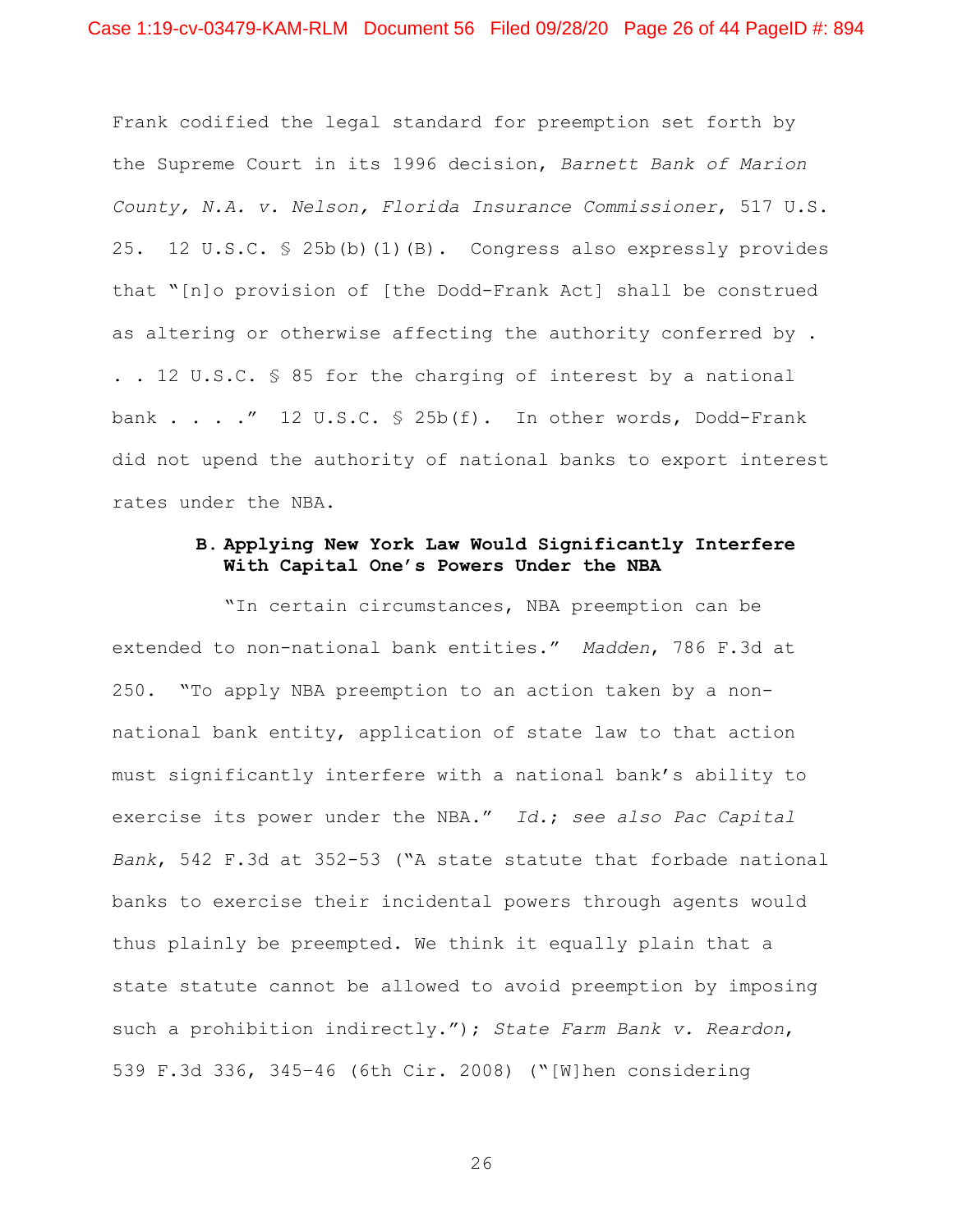whether a state law is preempted by federal banking law, the courts should focus on whether the state law is regulating 'the exercise of a national bank's power' not on whether the entity exercising that power is the bank itself.") (citation omitted).

Capital One, a national bank, owns and controls the credit card accounts that generate the receivables at issue, which, in turn, collateralize the ABS and fund payments to ABS investors. Capital One maintains the authority to modify terms and provisions of the underlying customer loans, including the interest rate and fees charged to the credit card holders. Although receivables generated by the credit card accounts are transferred to, and collected by Defendants, only Capital One is vested with authority to determine the total receivables that each account yields, based on the interest rate it sets, and the fees it charges.

Capital One exercises these powers pursuant to authority granted by the NBA, which expressly permits Capital One to "charge on any loan . . . interest at the rate allowed by the laws of the State, Territory, or District where the bank is located." 12 U.S.C. § 85. Banking regulations recognize Capital One's authority, as a national bank, to make "loans without regard to state law limitations concerning  $\ldots$  [t]he terms of credit, including the schedule for repayment of principal and interest . . . . "  $12$  C.F.R. § 7.4008(d)(4). By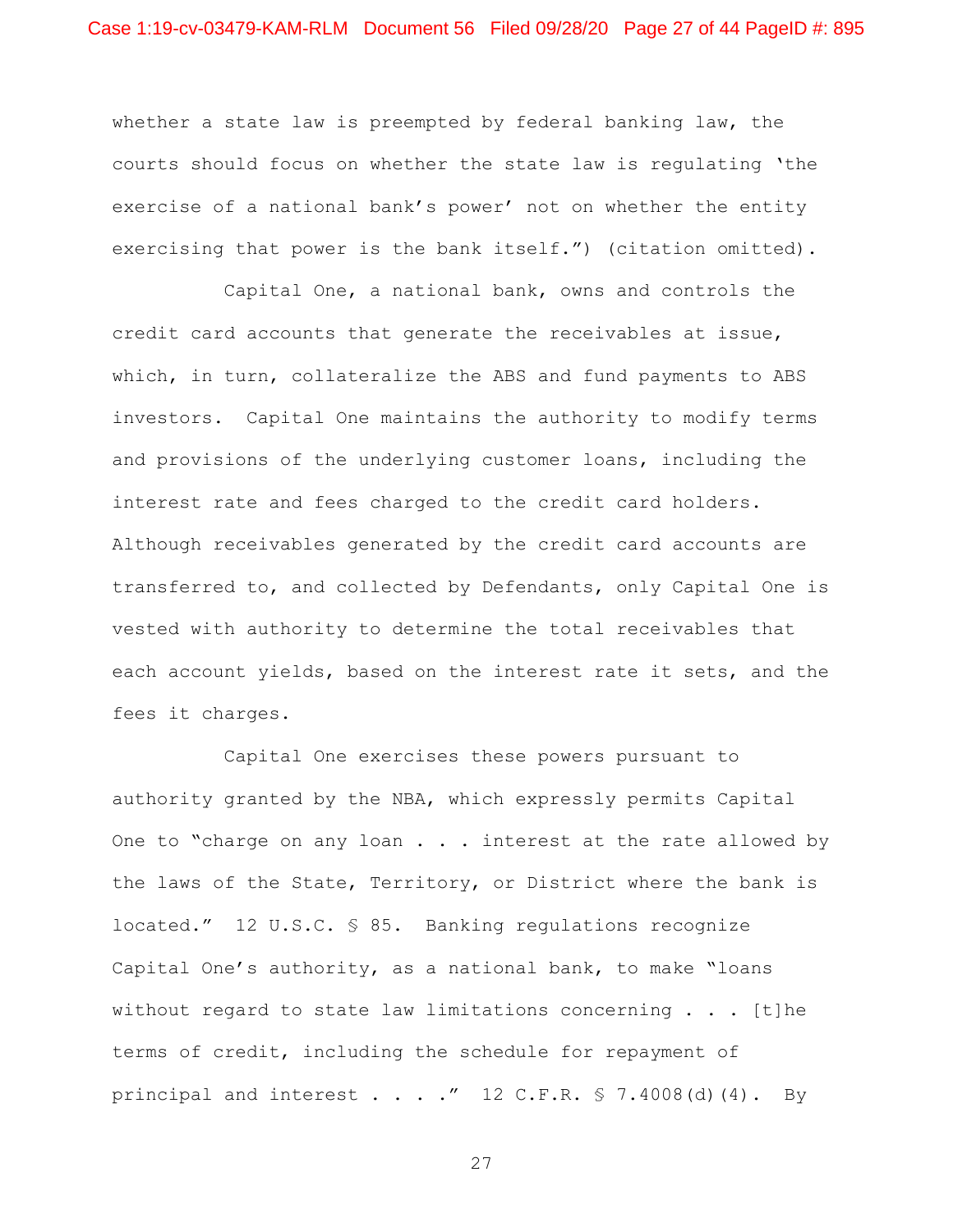vesting national banks, like Capital One, with this authority, the NBA "facilitates [their] ability to operate lending programs on a nationwide basis, a characteristic fundamental to national banks since their inception[.]" *Permissible Interest on Loans That Are Sold, Assigned, or Otherwise Transferred*, 85 Fed. Reg. 33530-01, 2020 WL 2836957 (Jun. 2, 2020) (now codified at 12 C.F.R. § 7.4001(e)). Plaintiffs do not dispute that the NBA and banking regulations unambiguously foreclose the application of New York usury limits to Capital One directly.

Under the circumstances, subjecting Defendants to interest rate limits imposed by New York law would significantly interfere with Capital One's exercise of its power as a national bank. The RPA defines "Receivables" as "amounts shown on *Capital One*'s records as amounts payable by [borrowers] on any Account," including principal and various fees and charges. (RPA § 1.01, pp. 5, 8.) "Accounts" are lending agreements between Capital One and any borrower. (*Id.*, pp. 1, 2, 5, 8.) As the "Account Owner," Capital One retained the contractual lending relationship with the credit card borrowers and controlled the interest rate charged to their accounts. (*See*  PSA § 1.01; RPA § 5.01(i).) Simply put, Capital One's credit card accounts generate the receivables in question, which are the by-product of terms and conditions that Capital One puts in place for those accounts.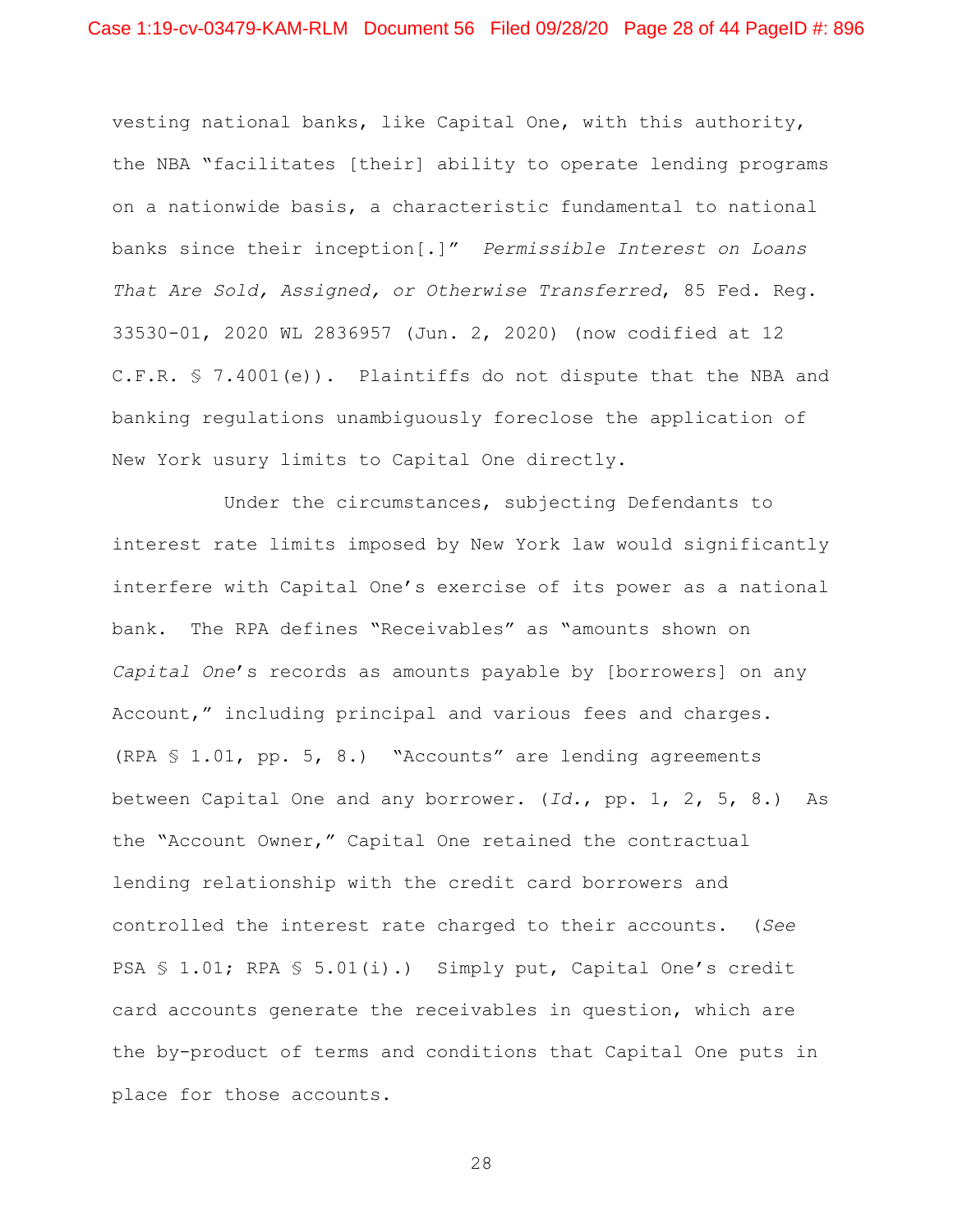Moreover, Plaintiffs do not allege that Defendants, which are non-bank SPEs with no employees, possess executive authority to set the interest rates or fees paid by borrowers, or otherwise determine the amount of receivables the borrowers' accounts generate. $6$  The receivables are merely transferred to, and collected on behalf of Defendants, in order to collateralize the ABS and fund investor coupons. If those receivables, which result from terms set by Capital One, must conform to New York's interest rate limits, then it is Capital One—the real party-ininterest—and not Defendants, that will be compelled to modify the terms applicable to the respective credit card accounts. Specifically, if Capital One wished to sustain the commonplace banking practice of securitizing its receivables, then for all practical purposes, it would be forced to conform the interest rates charged to credit card customers within limits imposed under New York law, as well as any other jurisdiction in which Defendants collect receivables, in lieu of Virginia law, contrary to what the NBA allows. Thus, absent preemption, exposing Defendants to liability under New York usury law would significantly interfere with Capital One's authority to make "loans without regard to state law limitations" governing the

Plaintiffs allege in conclusory fashion that Defendants "charge" usurious interest rates (¶ 2), but nothing in the Amended Complaint or supporting documents establishes that CO Funding, COMET, or COMT have the authority to set interest rates or impose fees on the underlying credit card accounts.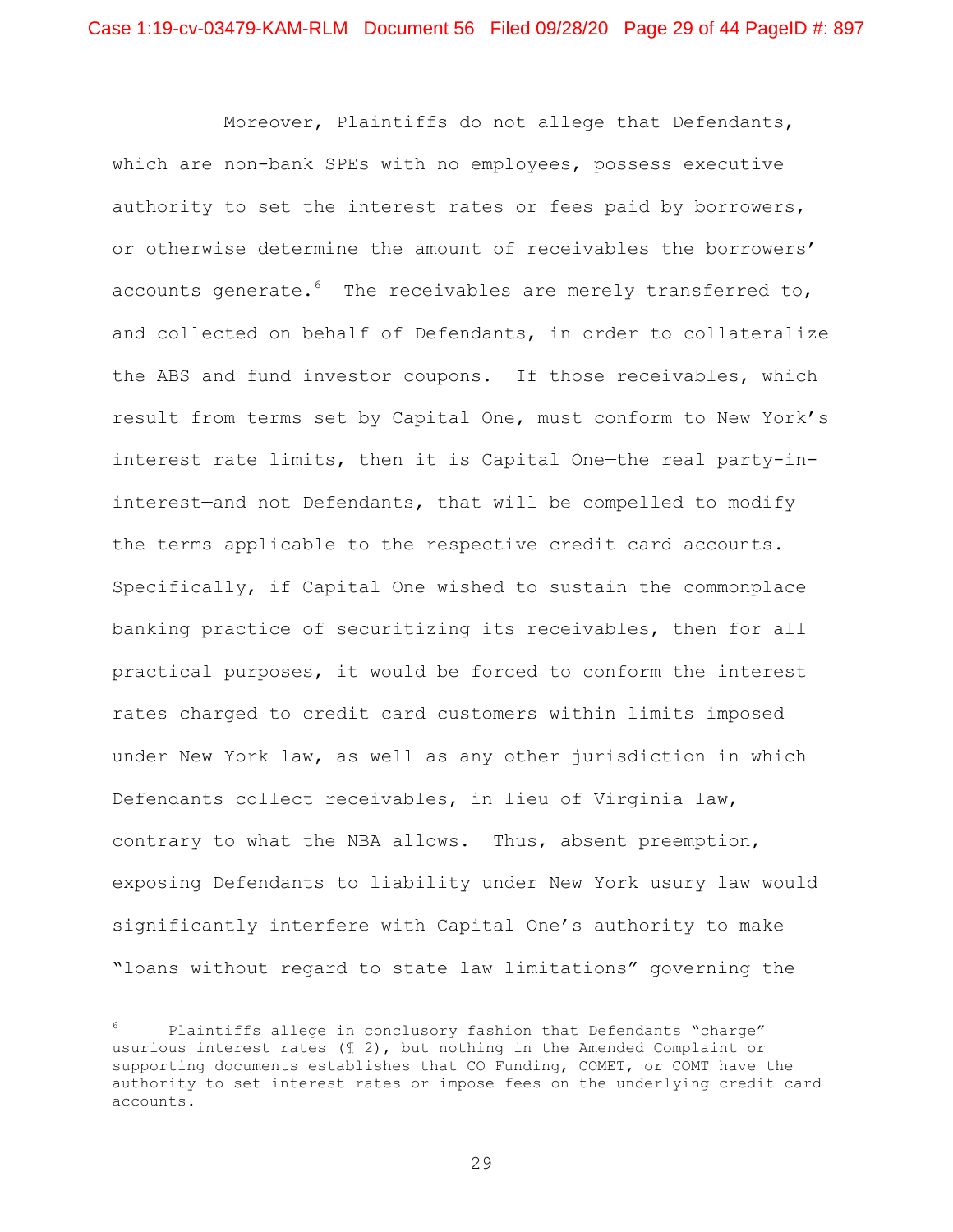terms of credit and repayment of interest, and would frustrate Capital One's "ability to operate lending programs on a nationwide basis." *See* 12 C.F.R. § 7.4008(d)(4); 85 Fed. Reg. 33530-01.

Relatedly, exposing Defendants to liability under New York's usury law would also intrude on Capital One's authority to "discount[] and negotiat[e] promissory notes, drafts, bills of exchange, and other evidences of debt." 12 U.S.C. § 24 (Seventh). That power includes the power to sell interests in loan contracts. *See* 12 C.F.R. § 7.4008(a) ("A national bank may make, sell, purchase, participate in, or otherwise deal in loans . . . subject to such terms, conditions, and limitations prescribed by the Comptroller of the Currency and any other applicable Federal law."). The court agrees with Defendants' assessment that the application of state usury laws to securitized credit card receivables would compel Capital One to either forego securitization altogether, or else modify interest rates on a state-by-state basis. (*See* Opp. 13.) This result would significantly interfere with Capital One's ability to access "reliable, inexpensive funding in order to make credit card loans," a need that securitization fills "by enabling card issuers to tap capital markets for funding, rather than relying on deposits." Adam J. Levitin, *Skin-in-the-Game: Risk Retention*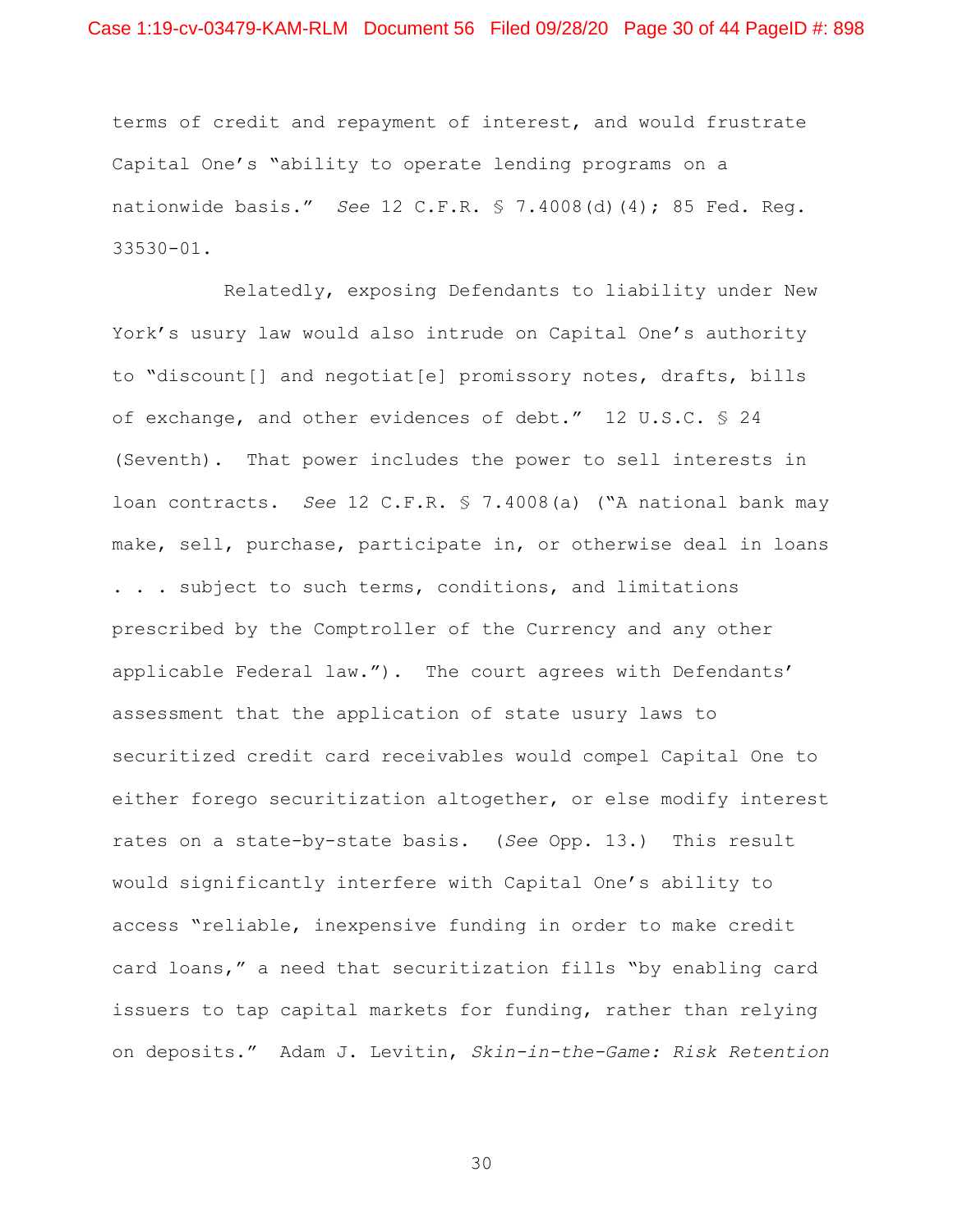*Lessons from Credit Card Securitization*, 81 Geo. Wash. L. Rev. 813, 827 (2013).

In sum, applying state law usury limits to Defendants' collection of receivables would significantly interfere with Capital One's NBA powers, and justifies NBA preemption. *See Monroe Retail, Inc. v. RBS Citizens, N.A.*, 589 F.3d 274, 283 (6th Cir. 2009) ("[T]he level of 'interference' that gives rise to preemption under the NBA is not very high."). Indeed, there is no question that Plaintiffs' usury claim would be preempted as against Capital One, if it were a named Defendant. Plaintiffs' decision not to name Capital One as a Defendant does not produce a different outcome. National banks, such as Capital One, securitize their credit card receivables to convert those assets into cash proceeds, and access the liquidity needed to fund further credit card lending. Here, Defendants facilitated that goal for Capital One by, *inter alia*, cordoning the receivables off from Capital One's general operating risks, making the assets "bankruptcy remote" and thus, more attractive to investors. Although Defendants are not national banks, the Amended Complaint and documents on which it relies clearly show that Defendants were either subsidiaries of Capital One, as with CO Funding, or else "carrying out" Capital One's business. *See Edwards v. Macy's Inc.*, No. 14 CIV. 8616(CM), 2016 WL 922221, at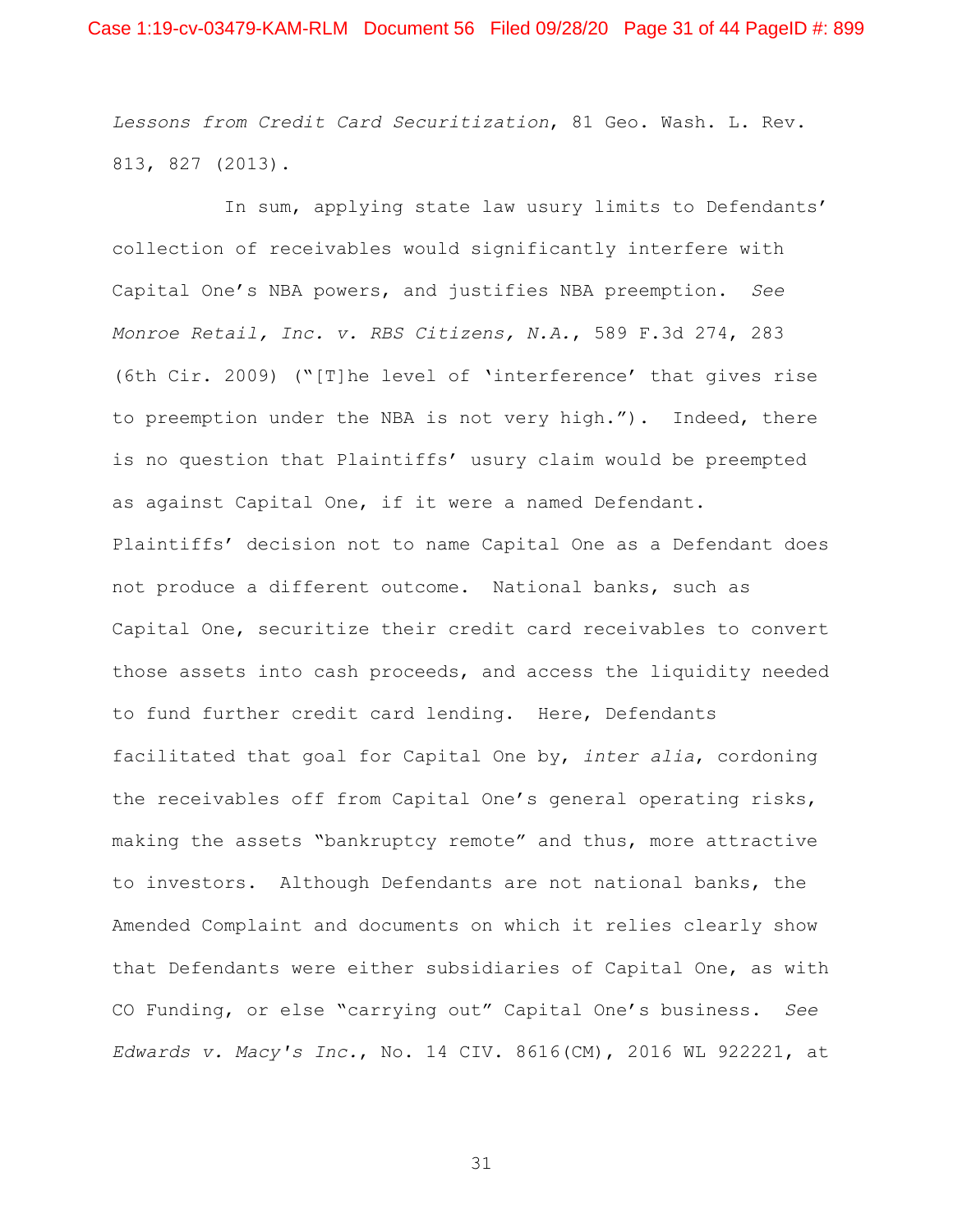$*7$  (S.D.N.Y. Mar. 9, 2016) (Rule 12(b)(6) dismissal of state law claims preempted by NBA).

At bottom, it is apparent from the Amended Complaint, and its integral documents, that the NBA preempts Plaintiffs' state law usury claims. Applying New York's usury limits would significantly interfere with Capital One's ability to exercise its power to charge interest on the loans it issues, to sell interests in loan contracts, and to participate in the securitization market. Federal courts routinely dismiss state law claims under Rule 12(b)(6) where NBA preemption is apparent from the pleadings. *See, e.g.*, *Baptista v. JPMorgan Chase Bank, N.A.*, 640 F.3d 1194, 1198 (11th Cir. 2011) (affirming dismissal under Rule  $12(b)$  (6), holding that enforcement of state statute would conflict with national bank's authority to charge fees); *Rose v. Chase Bank USA, N.A.*, 513 F.3d 1032, 1038 (9th Cir. 2008) (affirming Rule 12 dismissal of California's Unfair Competition Law claims based on NBA preemption); *In re TD Bank, N.A.*, 150 F. Supp.3d 593, 611 (D.S.C. 2015) (granting Rule 12(b)(6) motion, in part, and stating "where the plaintiff's claims touch upon functions central to the business of banking (e.g. . . . pricing decisions) and seek to substitute state law as a measure of the propriety of the bank's actions within those central functions, the interference posed by the state law is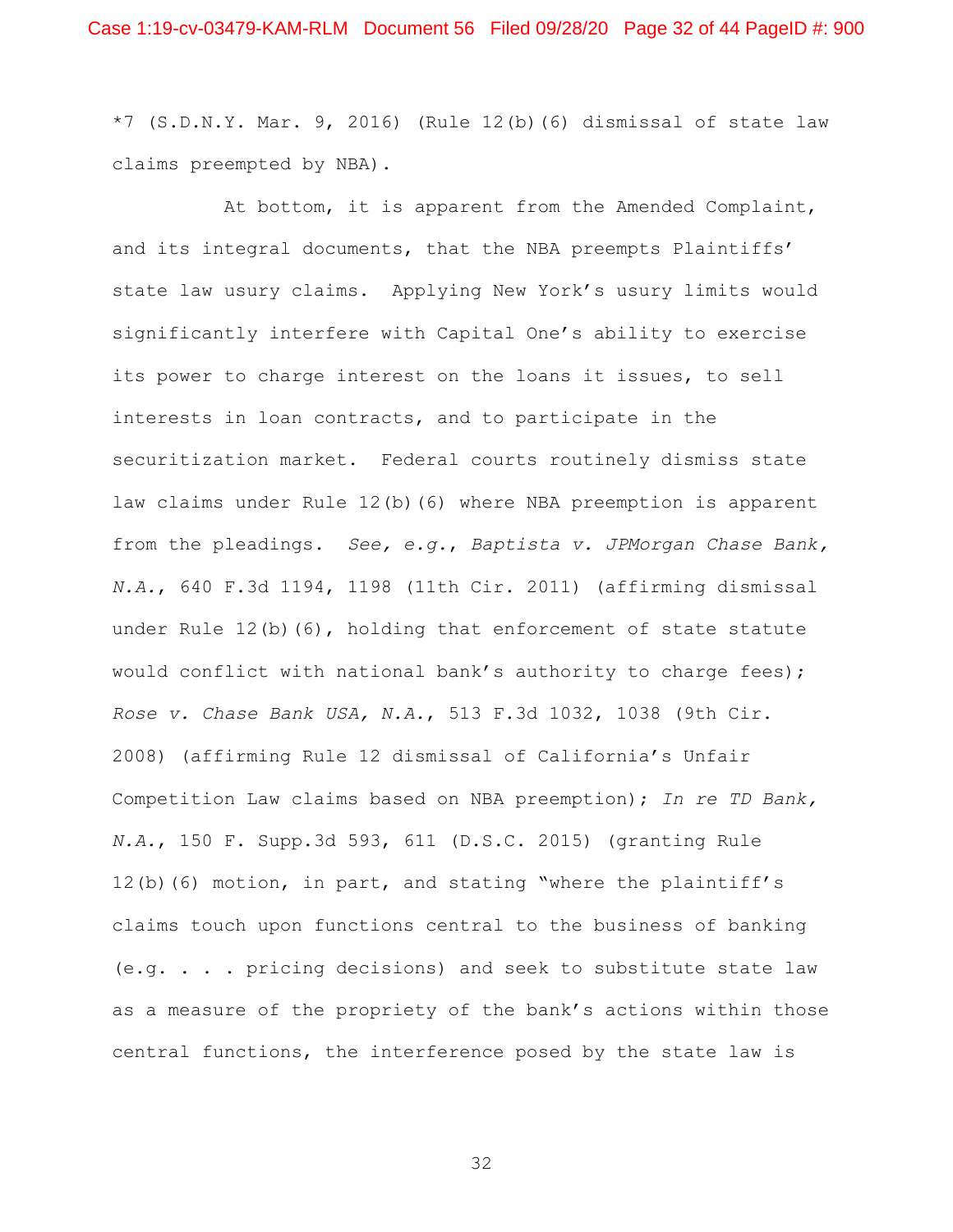deemed *significant* and therefore preempted") (emphasis in original).

Before moving on to Plaintiffs' second cause of action, unjust enrichment, the court feels it necessary to examine the Second Circuit's decision in *Madden*. Although *Madden*'s reasoning provides a helpful guidepost for NBA preemption analysis, it is ultimately distinguishable. Contrary to Plaintiffs' insistence that *Madden* necessitates denying Defendants' motion to dismiss, the Second Circuit's reasoning actually supports granting the motion and dismissing the Complaint.

### **C.** *Madden* **Supports Dismissal of this Action**

Plaintiffs contend that *Madden* determined "non-bank debt purchasers like Defendants cannot avail themselves of the National Bank Act to evade liability for charging usurious interest rates." (Opp. 1.) This overstates *Madden*'s reach. In *Madden*, the plaintiff sued debt collector Midland Funding, LLC ("Midland") and its affiliate, under New York's usury law. Midland had purchased plaintiff's debt from FIA Card Services, N.A. ("FIA"), which had previously acquired plaintiff's debt from Bank of America ("BoA"). 786 F.3d at 247-48. BoA and FIA are both national banks. *Id.* The plaintiff claimed that Midland ran afoul of New York's usury law by charging interest in excess of the state limit. *See id.* at 247. Midland, which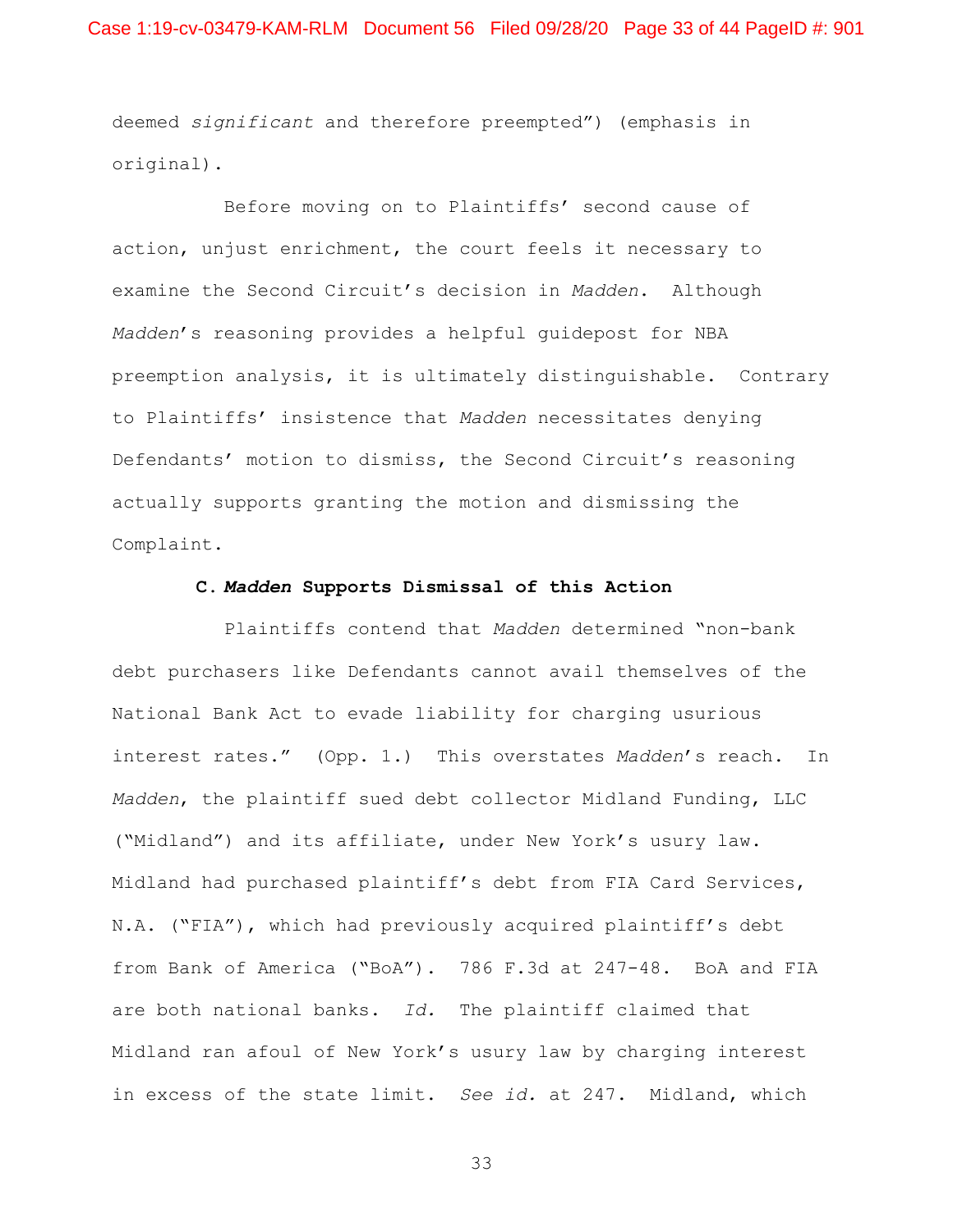was not a national bank, argued that the NBA preempted the state law usury claim because Midland acquired plaintiff's credit card loan from a national bank that was entitled to charge an interest rate in excess of New York's usury limit. *Id.* at 250.

The Second Circuit disagreed. The court observed that, although NBA preemption was available to non-national bank entities where the application of state law risked significantly interfering with a national bank's powers, it had usually been in circumstances where the non-bank entity "acted on behalf of a national bank in carrying out the national bank's business." *Madden*, 786 F.3d at 251. That was not the case with Midland and its affiliate, which were acting "solely on their own behalves, as the owners of the debt," and not on behalf of BoA and FIA. *Id.*

*Madden* is readily distinguishable from the present circumstances. In contrast to *Madden,* where plaintiff's account was sold outright to a non-bank debt collector, Capital One retains ownership and control of the relevant credit card accounts. (*E.g.*, Prospectus 63.) Indeed, the sponsor bank's continued ownership of its debtors' accounts, despite assigning the accounts' receivables, is a hallmark of credit card securitization. *See* Fed. Deposit Ins. Corp., Credit Card Securitization Manual 10-11 (2007),

https://www.fdic.gov/regulations/examinations/credit\_card\_securi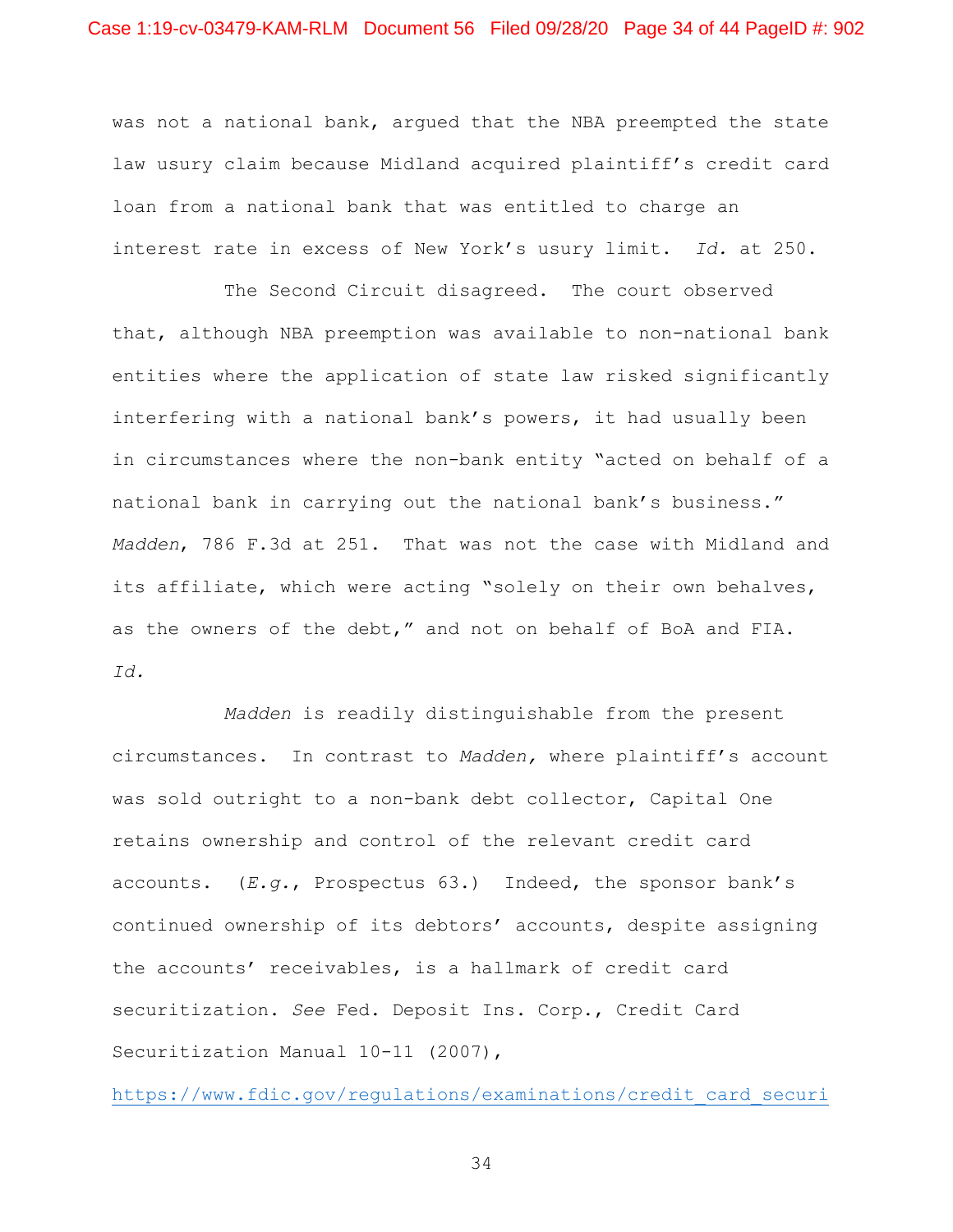tization/pdf\_version/ch2.pdf ("In a credit card securitization transaction only the receivables are sold, not the accounts that generate the receivables. The financial institution retains legal ownership of the credit card accounts and can continue to change the terms on the accounts."). $7$  As NCLC and CLR intimate in their *amicus* brief, there are "key differences between, on the one hand, the assignment of receivables in an active bank lending program in which the bank is a real party in interest, and, on the other, the assignment of charged-off debt to debt buyers, as the court in *Madden* itself noted." (NCLC/CRL *Amicus*  Br. 7.)

Capital One's role as ABS sponsor and servicer, and retention of ownership and control over the underlying credit card loans (*see, e.g.*, Prospectus 21; PSA §§ 3.01(a)-(b), 3.02, 4.03(c)), is not analogous to *Madden*, where BoA and FIA severed their contractual ties to plaintiff's debt. The centrality of

<sup>7</sup> *See Am. Exp. Bank FSB v. Najieb*, 125 A.D.3d 470, 471 (N.Y. App. Div. 1st Dept. 2015) ("The securitization of plaintiff credit card issuer's receivables did not divest it of its ownership interest in the account, and therefore did not deprive it of standing to sue to recover defendant's overdue credit card payments."); *Willard v. Bank of Am.,* 204 F. Supp. 3d 829 (E.D. Pa. 2016) (holding credit card issuer did not relinquish its interest in credit card account by securitizing its credit card receivables and transferring them to a trust); *Davidson v. Capital One Bank (USA), N.A.*, 44 F. Supp. 3d 1230, 1243 (N.D. Ga. 2014) ("Plaintiff's understanding of securitization is incorrect. The securitization of receivables does not change the relationship between a debtor and creditor."), *aff'd*, 797 F.3d 1309 (11th Cir. 2015); *Bhatti v. Guild Mortgage Co.*, No. 11–0480, 2011 WL 6300229, at \*5 (W.D. Wash. Dec. 16, 2011) ("Securitization merely creates a separate contract, distinct from the Plaintiffs' debt obligations under the Note, and does not change the relationship of the parties in any way."), *aff'd in part*, 550 Fed. App'x 514 (9th Cir. 2013).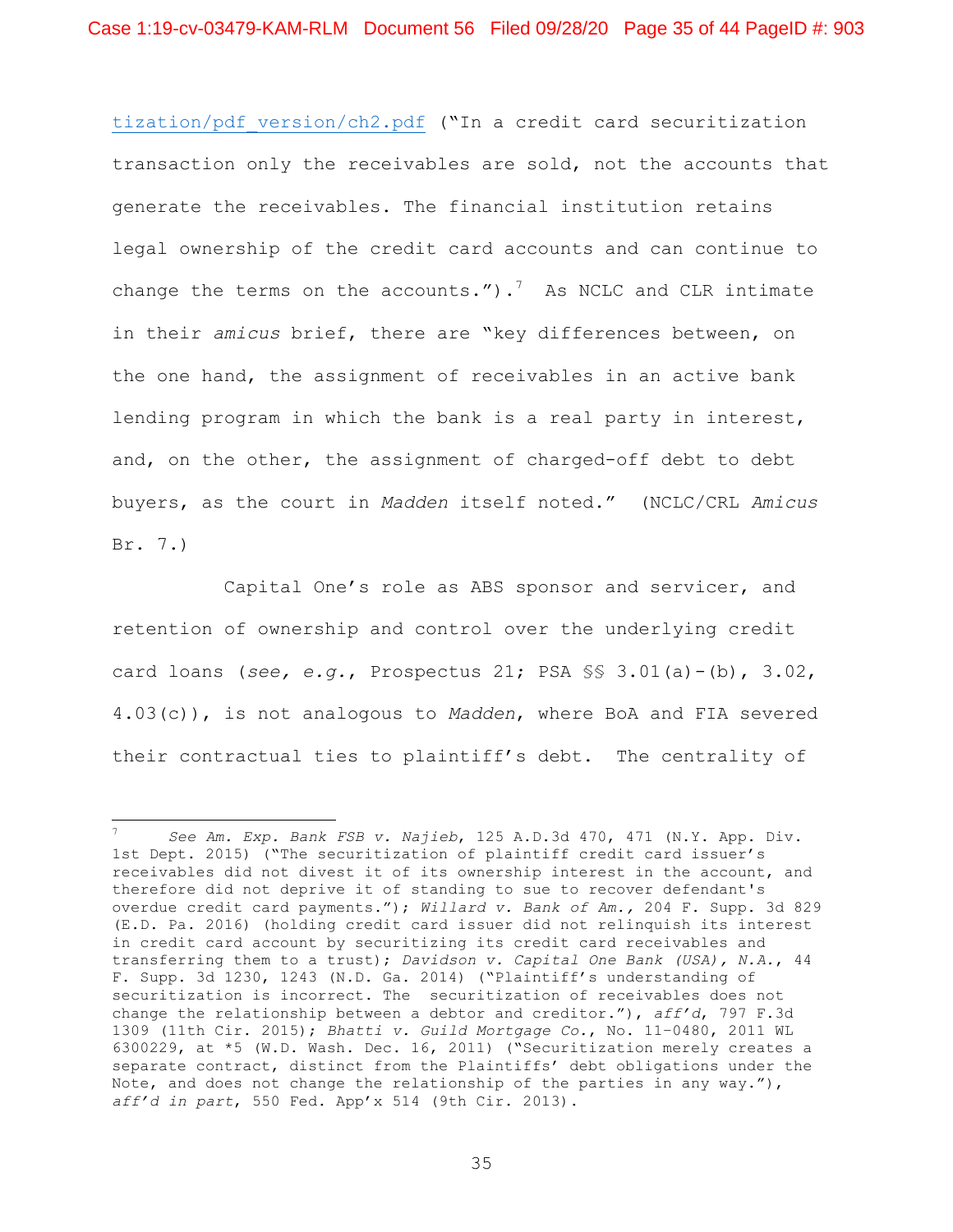this fact caused the Second Circuit to distinguish, but not reject, two notable Eighth Circuit decisions: *Krispin v. May Dept. Stores, Inc.,* 218 F.3d 919 (8th Cir. 2000), and *Phipps v. FDIC,* 417 F.3d 1006 (8th Cir. 2005). Although neither *Krispin*  nor *Phipps* are controlling law, both cases are persuasive, and worth examining in detail. $^8$ 

In *Krispin*, May Department Stores Company ("May Stores"), a non-bank entity, issued credit cards to the plaintiffs. 218 F.3d at 921. The credit card accounts were governed by Missouri law, which limits delinquency fees to \$10. *Id.* May Stores thereafter assigned and transferred the accounts to May National Bank of Arizona ("May Bank"), a national bank and wholly-owned subsidiary of May Stores, and further notified plaintiffs that May Bank would charge delinquency fees of up to "\$15, or as allowed by law." *Id.* Although May Stores had transferred all authority over the terms and operations of the accounts to May Bank, it subsequently purchased May Bank's receivables and maintained a role in account collection. *Id.* at 923. Plaintiffs thereafter sued May Stores for charging fees in

<sup>8</sup> Plaintiffs' suggestion that *Krispin* and *Phipps* have been superseded by Dodd-Frank has no purchase. (*See* Opp. at 17.) As noted above, Dodd-Frank merely codified the conflict preemption principles espoused by the Supreme Court in *Barnett Bank*—decided four years before *Krispin*, and nine years before *Phipps*—as the "governing standard for national bank preemption." *See* Dodd–Frank Final Rule, 76 Fed. Reg. 43549–01 (Jul. 21, 2011); *see also Hymes v. Bank of Am., N.A.*, 408 F. Supp. 3d 171, 198 n.18 (E.D.N.Y. 2019) ("The test for NBA preemption has been the same since at least 1996, when the Supreme Court decided *Barnett Bank*. Although this Court's application of the test has been informed by Dodd–Frank, it has not depended on it.").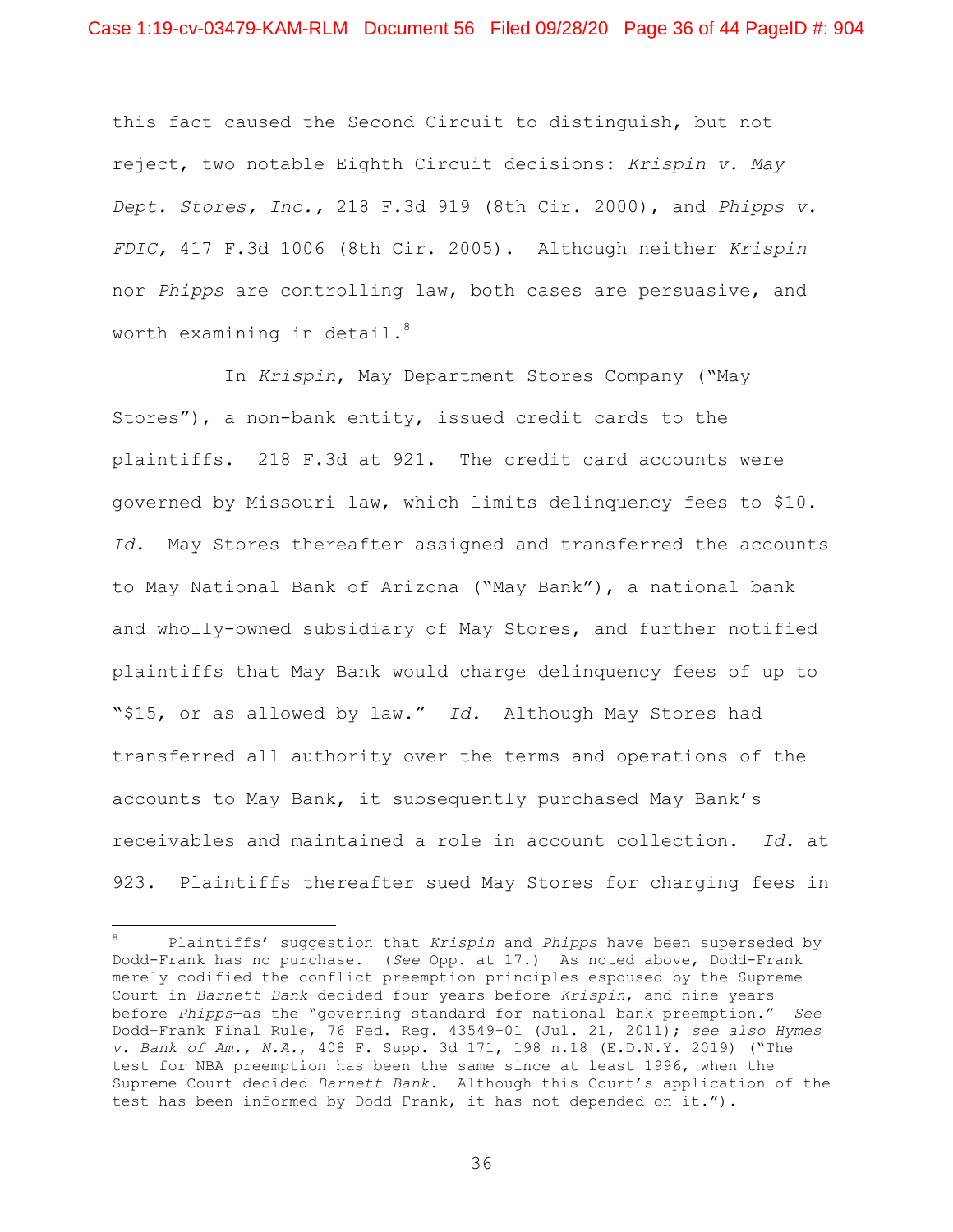excess of the limit under Missouri's usury law. *Id.* at 922. May Stores argued that the plaintiffs' state law claims were preempted by the NBA because the assignment and transfer of the accounts to May Bank "was fully effective to cause the bank, and not the store, to be the originator of [the plaintiffs'] accounts subsequent to that time." *Id.* at 923.

The Eighth Circuit agreed. May Store's purchase of receivables from May Bank did "not diminish the fact that it is now the bank, and not the store, that issues credit, processes and services customer accounts, and sets such terms as interest and late fees." *Krispin*, 218 F.3d at 924. The Eighth Circuit held that, even though the NBA ostensibly "governs only national banks," the circumstances warranted "look[ing] to the originating entity (the bank), and not the ongoing assignee (the store), in determining whether the NBA applies." *Id.* at 924 (internal citation omitted).

In *Phipps*, plaintiffs initiated suit in Missouri state court to recover fees charged on second mortgage loans by Guaranty National Bank of Tallahassee ("GNBT"), a federally chartered national bank. *Phipps,* 417 F.3d at 1008-09. The plaintiffs also claimed the loan origination and loan discount fees charged by GNBT were actually "finder's fees" paid to a third party, non-bank Equity Guaranty LLC ("Equity"). *Id.* at 1009. According to plaintiffs, defendants' actions violated the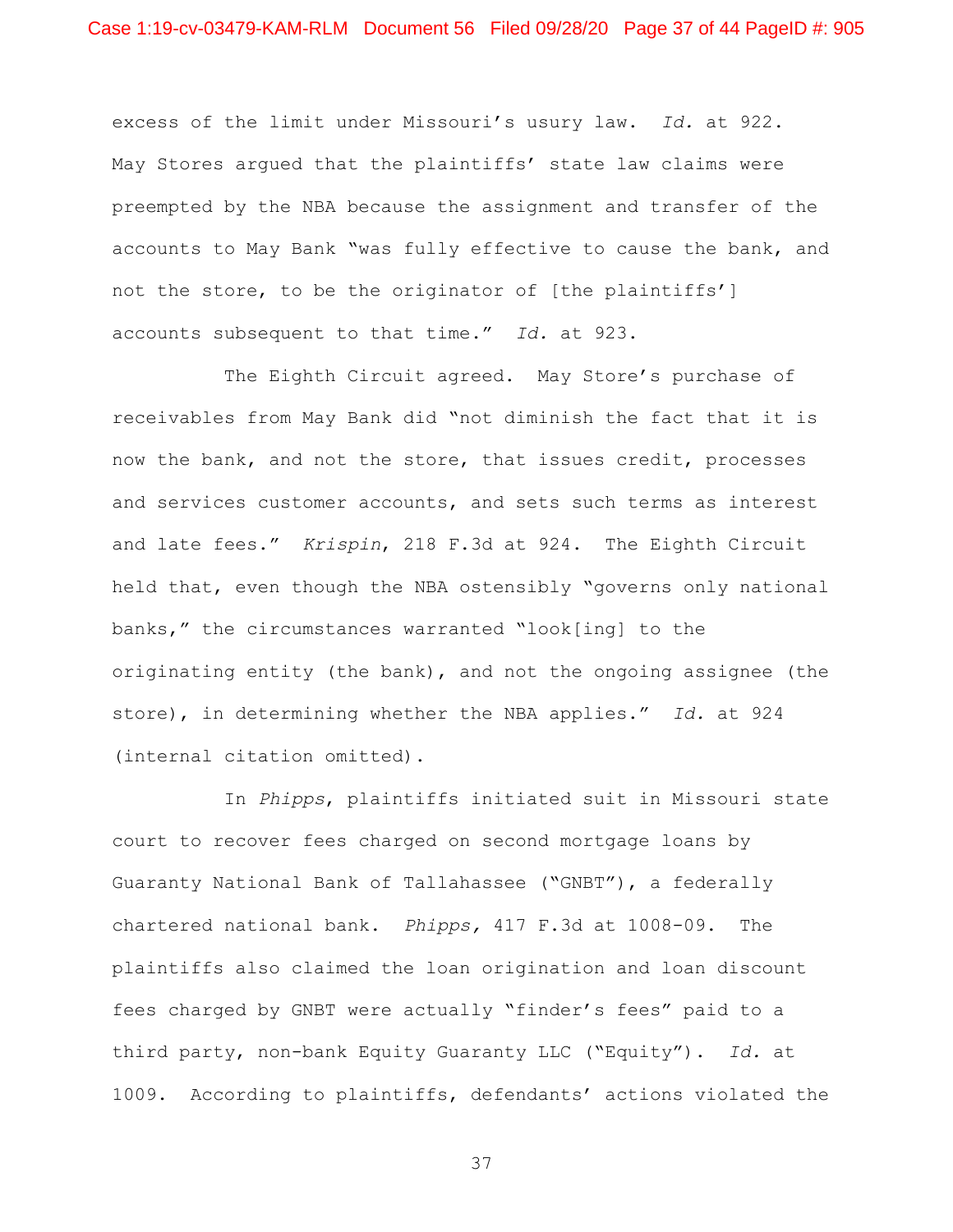Missouri Second Mortgage Loan Act. Defendants removed the case to federal court. The district court denied plaintiffs' subsequent motion to remand.

In affirming the district court, the Eighth Circuit agreed that the fees at issue conformed to the OCC's definition of interest, and therefore, plaintiffs had actually asserted a claim for excessive interest, *i.e.* usury. Because the NBA completely preempted state law claims challenging interest charged by national banks, and the alleged unlawful fees qualified as interest under the NBA, both the removal and dismissal of the plaintiffs' complaint were warranted. *Id.* at 1011-13. With respect to the alleged finder's fee paid to Equity, the court examined its precedent in *Krispin*, which urged looking to "the originating entity (the bank), and not the ongoing assignee . . . in determining whether the NBA applies." *Id.* at 1013 (quoting *Krispin*, 218 F.3d at 924). GNBT was the acknowledged lender that "funded and made the loans and charged the fees," and accordingly, plaintiffs failed in their attempt to evade the NBA by characterizing certain fees as non-interest "finder's fees" paid to Equity. *Id.*

The Second Circuit found *Krispin* and *Phipps*  distinguishable, but did not repudiate their reasoning. Far from it. With respect to *Krispin*, Judge Straub, writing for the *Madden* panel, discerned that "when the national bank's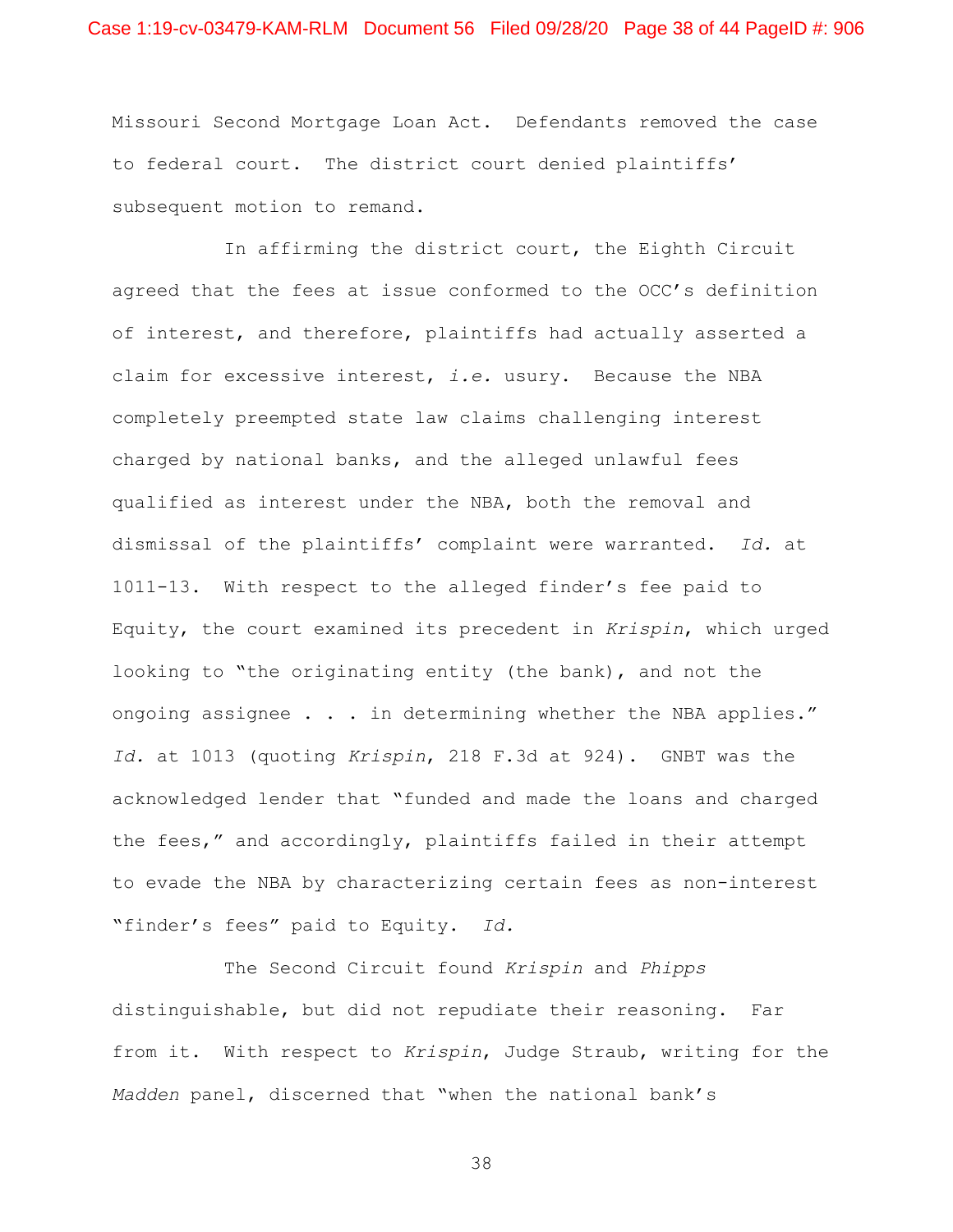receivables were purchased by May Stores, the national bank *retained ownership* of the accounts," whereas in *Madden*, neither BoA nor FIA "*retained an interest* in [plaintiff's] account." *Madden*, 786 F.3d at 252 (emphasis added). From this distinction, flowed the obvious conclusion that subjecting Midland to state regulations would not "prevent or interfere with the exercise of BoA or FIA's powers." *Id.* at 252-53. The Second Circuit distinguished *Phipps* on similar grounds. "There, the national bank was the entity that *charged* the interest to which the plaintiff objected." *Id.* at 253 (emphasis added). The *Madden* plaintiff, on the other hand, "object[ed] only to the interest charged *after her account was sold* by [the national bank] to the defendants." *Id.* (emphasis added).

The Second Circuit's basis for distinguishing *Madden*  from *Krispin* and *Phipps* does not obtain here. Capital One both retained ownership of the underlying credit card accounts, as in *Krispin*, and determined the rate of interest to which Plaintiffs now object, as with *Phipps*. Plaintiffs apparently recognize this, and so, downplay *Madden*'s analysis of *Krispin* as immaterial to the Second Circuit's non-preemption finding. (Opp. 17.) According to Plaintiffs, "the Second Circuit's treatment of *Krispin* in *Madden* makes clear that the supposedly differentiating fact in *Krispin* was of no significance." (*Id.*) Therefore, "even if there had been retained account ownership,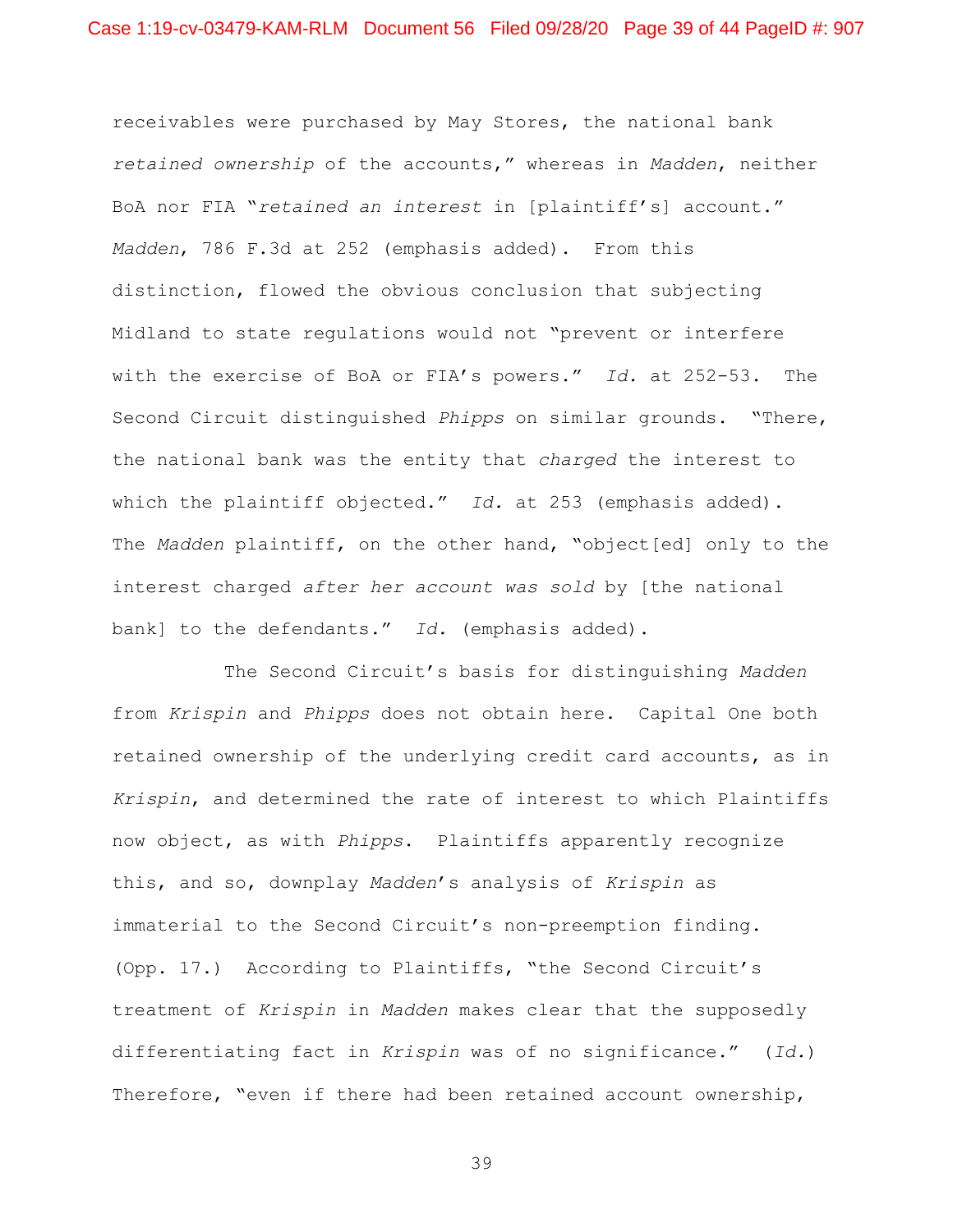### Case 1:19-cv-03479-KAM-RLM Document 56 Filed 09/28/20 Page 40 of 44 PageID #: 908

the Second Circuit would not have found 'significant interference' with national bank powers." (*Id.* (citing *Madden*, 786 F.3d at 252-253).)

Plaintiffs misapprehend *Madden*, and consequently arrive at a flawed conclusion. The Second Circuit did observe that May Bank's designation as the "originating entity" had "no significance" to the Eighth Circuit's preemption finding. But this was only because the gravamen of *Krispin*'s preemption holding was the national bank's ongoing relationship with the debt in question, not its nominal designation as debt originator. Judge Straub explained, using a counterfactual, that the Eighth Circuit would have reached a different outcome had May Bank "originated the credits in question," but subsequently "sold them outright to a new, unrelated owner, divesting itself completely of any continuing interest in them, so that its operations would no longer be affected by the application of state law to the new owner's further administration of the credits." *Madden*, 786 F.3d at 252 n.2. The Second Circuit's point was that the originator's status as a national bank was not dispositive. As Judge Straub's counterfactual makes clear, May Bank's nominal status as originator was not the "differentiating fact" of *Krispin*, but rather, the bank's continued role in issuing credits, processing and servicing customer accounts, and setting interest and late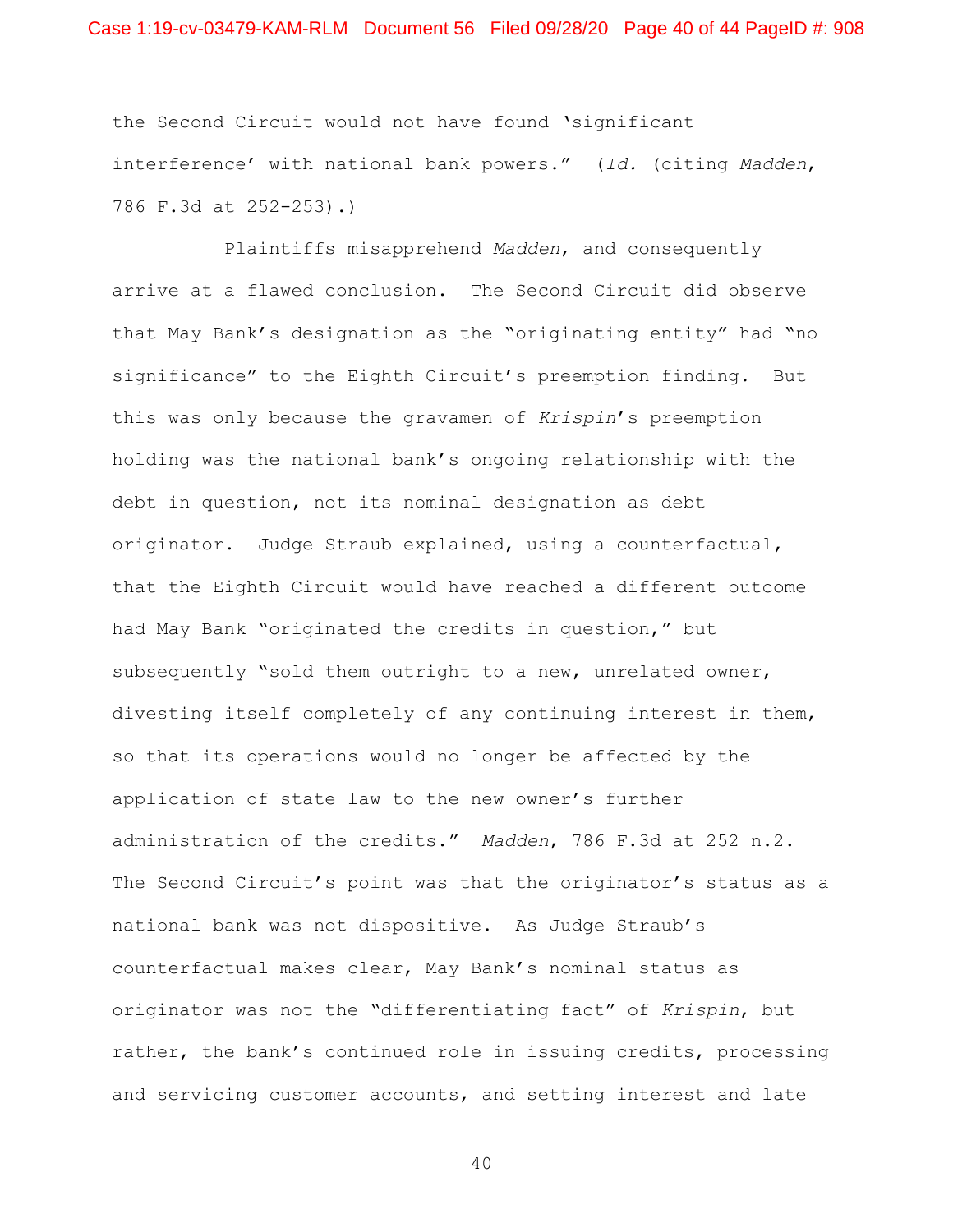fees. *See Krispin*, 218 F.3d at 924. All of which applies to Capital One. (*See, e.g.*, Prospectus 63.) At bottom, nothing in *Madden* supports Plaintiffs' sweeping assertion that the Second Circuit would have rejected preemption *even if* BoA and FIA retained ownership of the credit card accounts at issue. Here, Capital One retains ownership of the underlying credit accounts, and reserves the right to change terms, such as interest and late fees. It thus maintains a continuous relationship with the customer accounts that goes beyond its designation as originator of those accounts.<sup>9</sup>

Courts in this Circuit have also construed *Madden*  narrowly, and certainly not in the manner advanced by Plaintiffs. For example, one district judge stated that, "*Madden* stands for the simple proposition that a non-national bank entity cannot charge an interest rate exceeding that permitted by New York law after it has purchased the debt from a national bank entity, in the absence of additional considerations." *Gissendaner v. Credit Corp Sols., Inc.*, 358 F. Supp. 3d 213, 220 (W.D.N.Y. 2019). Another case, *Cole v. Stephen Einstein & Assocs., P.C.*, noted *Madden*'s "refus[al] to

<sup>9</sup> On a related note, the reasoning behind *Madden*, *Krispin*, and *Phipps*, belie NCLC and CRL's concern that NBA preemption will pave the way for predatory lenders to "use" national banks to circumvent local usury laws. (*See* NCLC/CRL *Amicus* Br. 4.) A national bank's origination of credit card loans, in and of itself, is not enough to invoke NBA preemption. As *Madden*  acknowledged, a national bank must have a continuous relationship with the underlying debt in order for non-bank entities to raise a preemption defense against state law usury claims.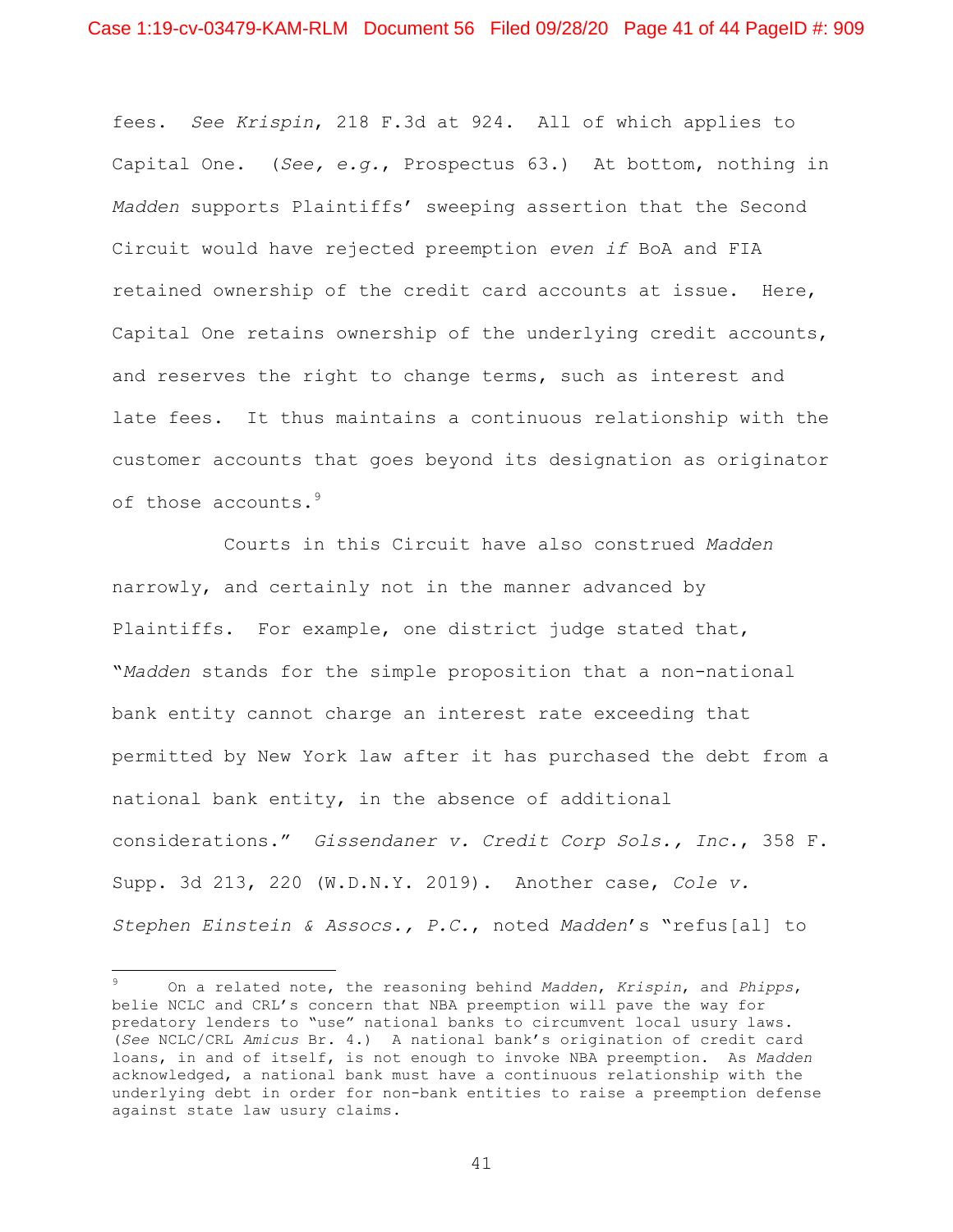apply NBA preemption where a non-national bank entity sought to charge an interest rate exceeding that permitted by New York law after it had purchased the debt from a national bank entity." 365 F. Supp. 3d 319, 333 (W.D.N.Y. 2019). The *Cole* court's review of *Madden*, and the distinction drawn with *Phipps*, led it to conclude that "interest charged by a national bank . . . does not become interest charged by a third-party once the balance has been sold off." *Id.* at 334. And in *Petersen*, Judge Vilardo adopted the Judge McCarthy's decision recommending preemption, focusing particularly on the distinction between *Madden* and *Krispin* discussed above. *Petersen*, 2020 WL 5628935, at \*6 ("Unlike in *Madden*—where the national banks had entirely 'discharged,' and no longer 'possessed any further interest in,' the loan account—here JPMCB retains a number of rights[;] JPMCB is therefore akin to the national bank in *Krispin*[.]). In short, *Petersen*, *Cole*, and *Gissendaner* recognize that *Madden*'s outcome turned on the fact that BoA and FIA relinquished their interests in the underlying debt. To reiterate, that is not the case with Capital One.

In sum, although Defendants acquired credit card receivables from Capital One in the course of the securitization transactions, Capital One retains ownership and control of the underlying credit card accounts, remains the entity that lends money to Plaintiffs, charges fees and interest to Plaintiffs,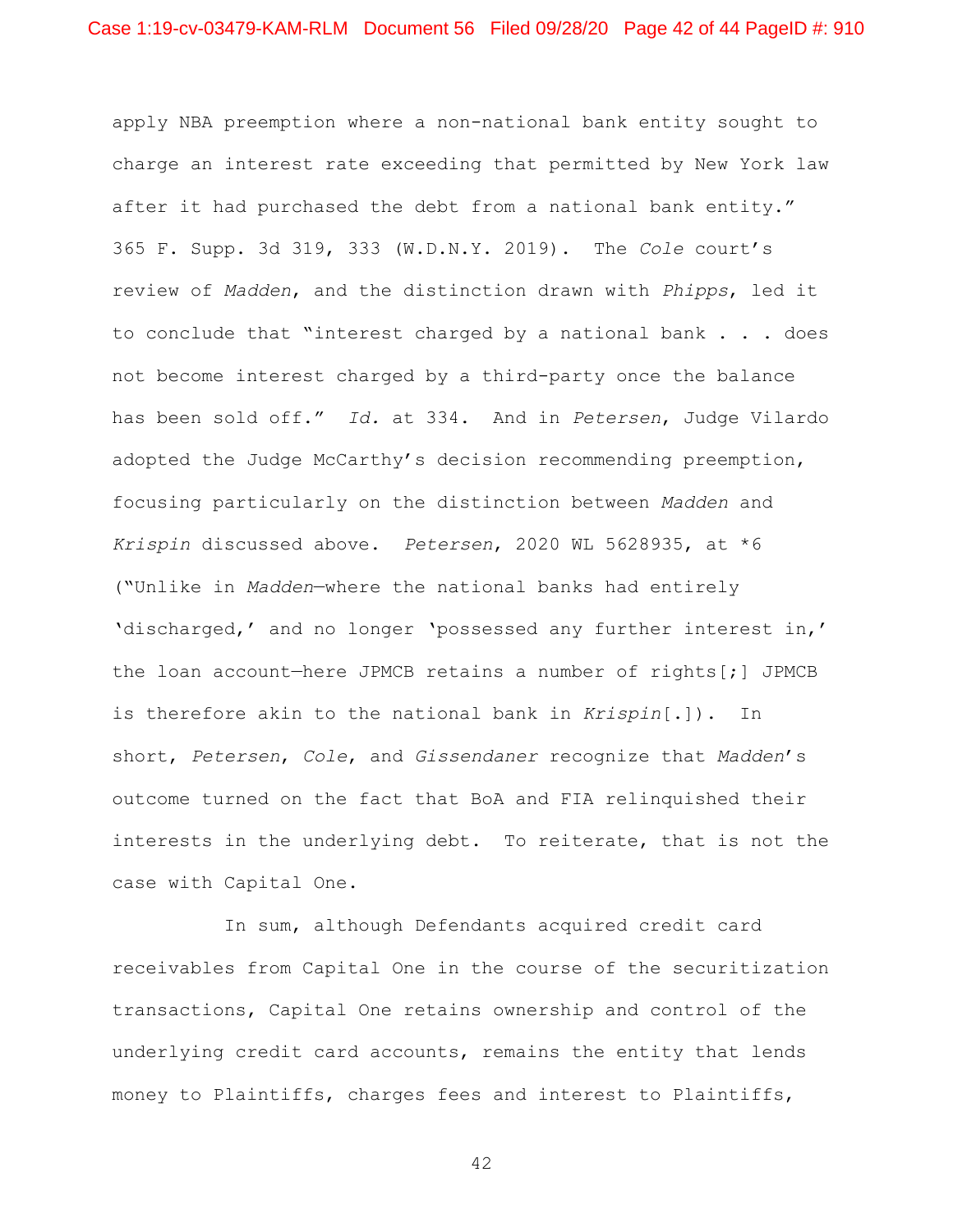sets Plaintiffs' interest rates, establishes Plaintiffs' credit limits, and receives principal and interest payments from Plaintiffs. *Madden* is therefore not only distinguishable, it supports this court's conclusion that the NBA preempts Plaintiffs' usury claim.

## **III. The Unjust Enrichment Claim is Derivative and Duplicative**

Plaintiffs' unjust enrichment claim under common law also fails to state a claim because it is duplicative of Plaintiffs' usury claim, and therefore preempted. The Amended Complaint alleges that "Defendants have been and continue to be unjustly enriched at the expense of Plaintiffs and the Class as a result of their payment of excessive and improper interest rates." (¶ 90.) Plaintiffs' unjust enrichment claim presumes Defendants charged excessive interest, *i.e.* violated New York's usury statute. As stated above, Defendants' collection of receivables was not subject to New York's usury law, but rather Virginia's. Virginia does not prescribe interest rate limits, as relevant here. Accordingly, the court "cannot conceive of any set of facts upon which [Plaintiffs] would fail to establish [their usury claim], but nonetheless succeed in proving unjust enrichment." *Silva v. Smucker Nat. Foods, Inc.*, No. 14-CV-6154 JG RML, 2015 WL 5360022, at \*12 (E.D.N.Y. Sept. 14, 2015); *see also Shak v. JPMorgan Chase & Co.*, 156 F. Supp. 3d 462, 479-80 (S.D.N.Y. 2016) (because the "plaintiffs articulate no theory of